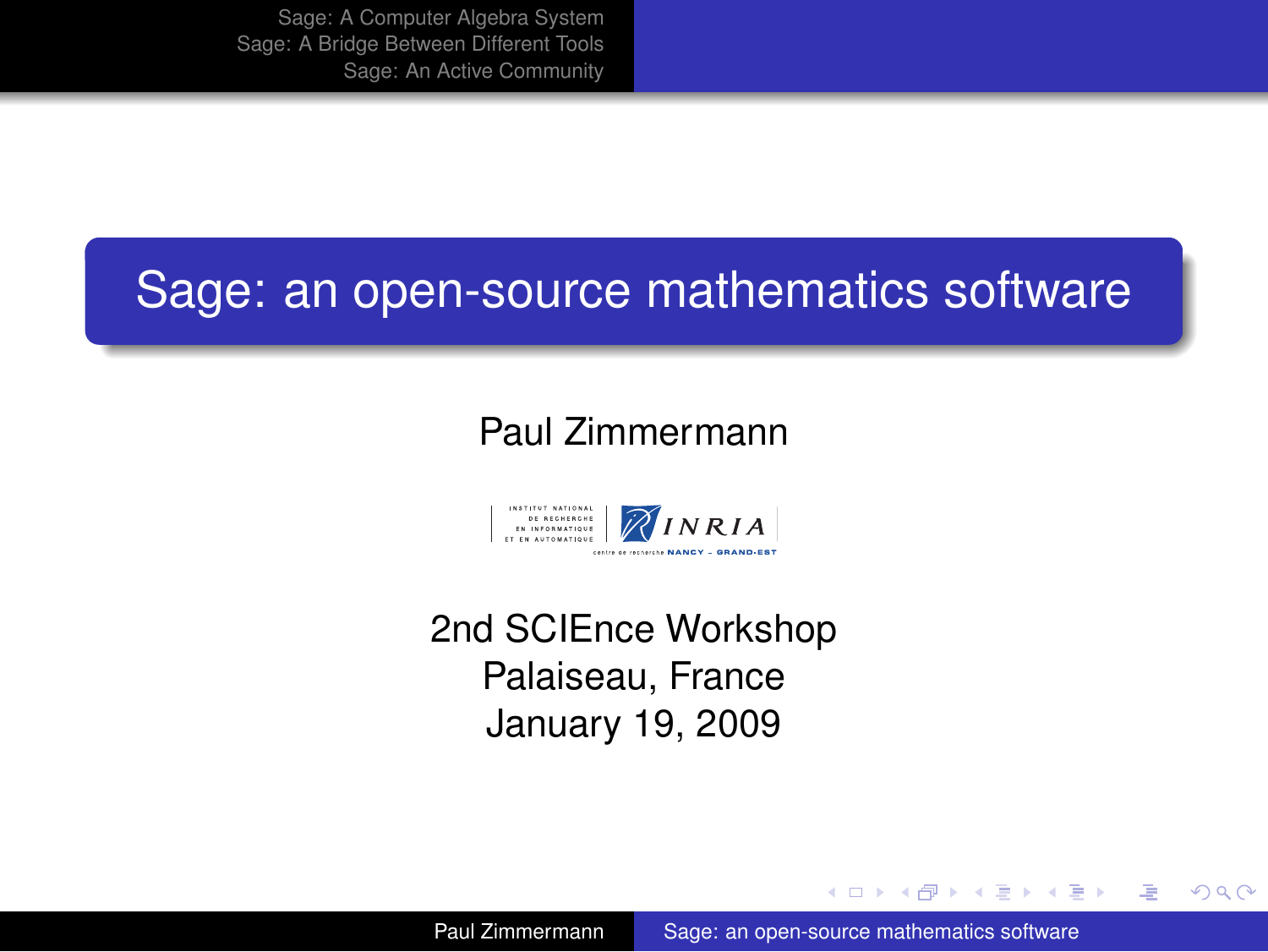#### **Disclaimer**

#### • I'm not the best person to talk about Sage

(ロ) (伊)

→ 重 > → 重 >

唐

 $299$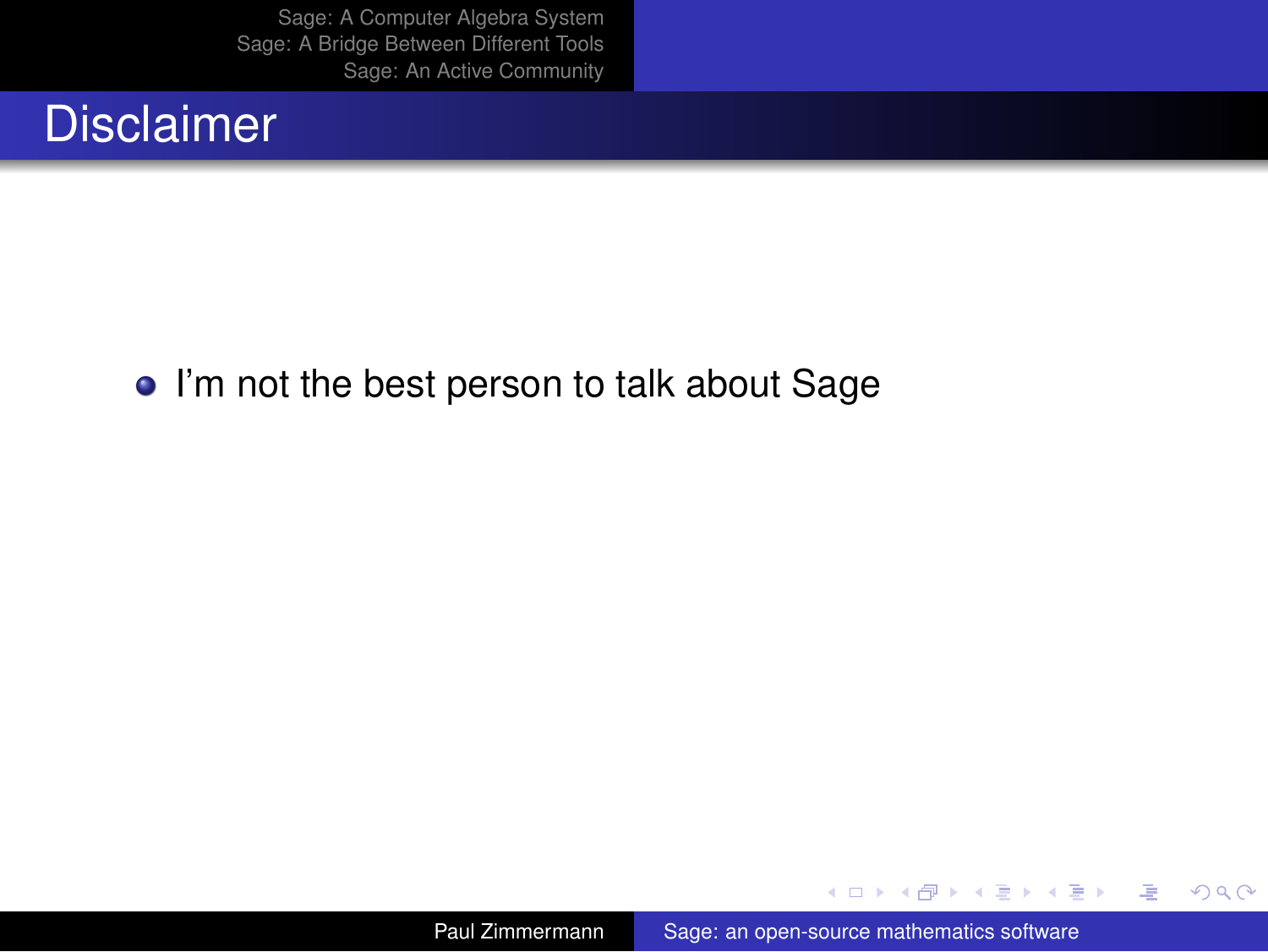## **Disclaimer**

- I'm not the best person to talk about Sage
- I'm biased towards Sage for the following reasons:

 $\leftarrow$   $\leftarrow$   $\rightarrow$ 

4 0 8

化重新润滑剂

净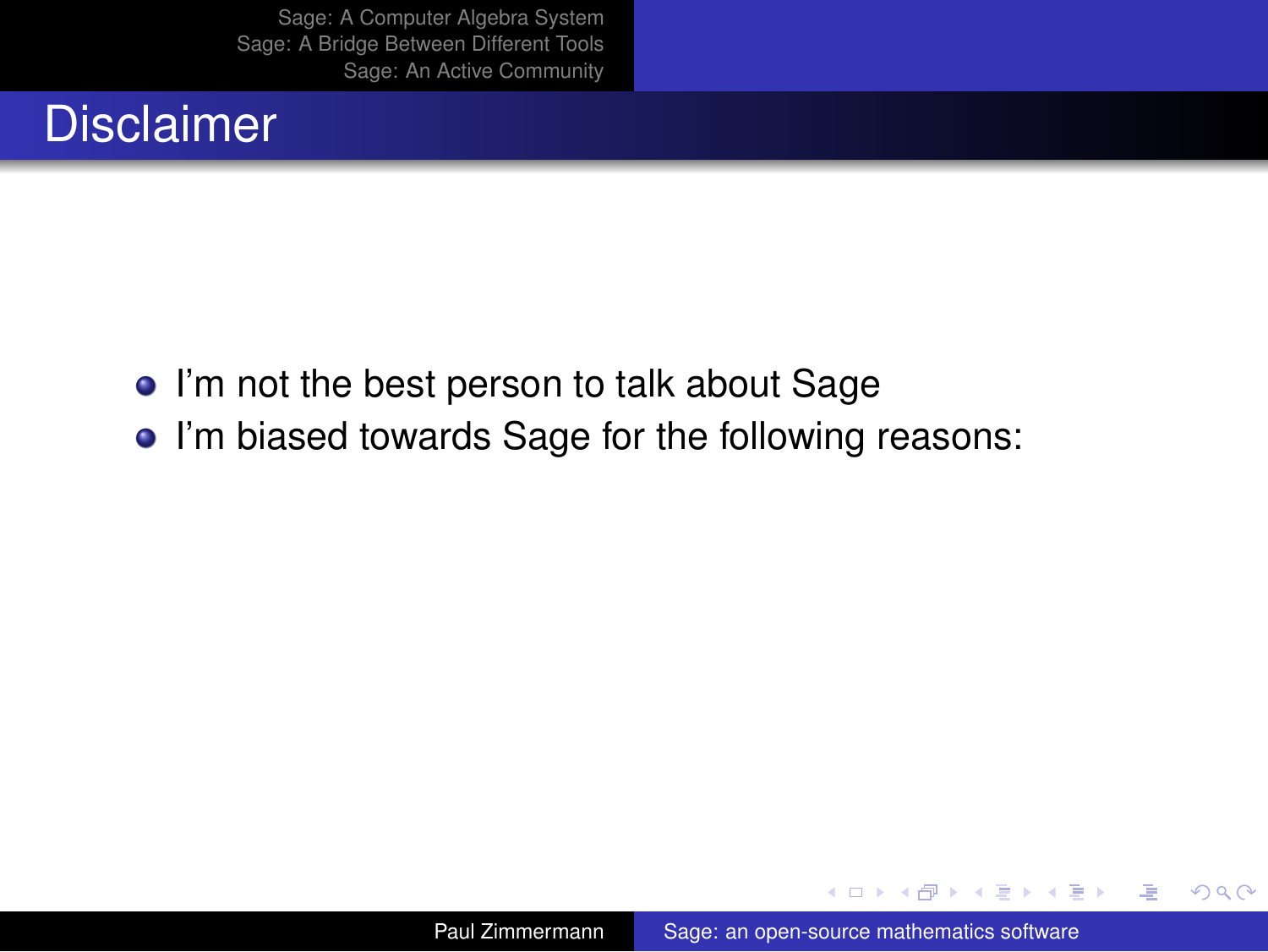## **Disclaimer**

- I'm not the best person to talk about Sage
- I'm biased towards Sage for the following reasons:
	- it is open-source

 $\leftarrow$   $\leftarrow$   $\rightarrow$ 

4 0 8

医电子 化重子

净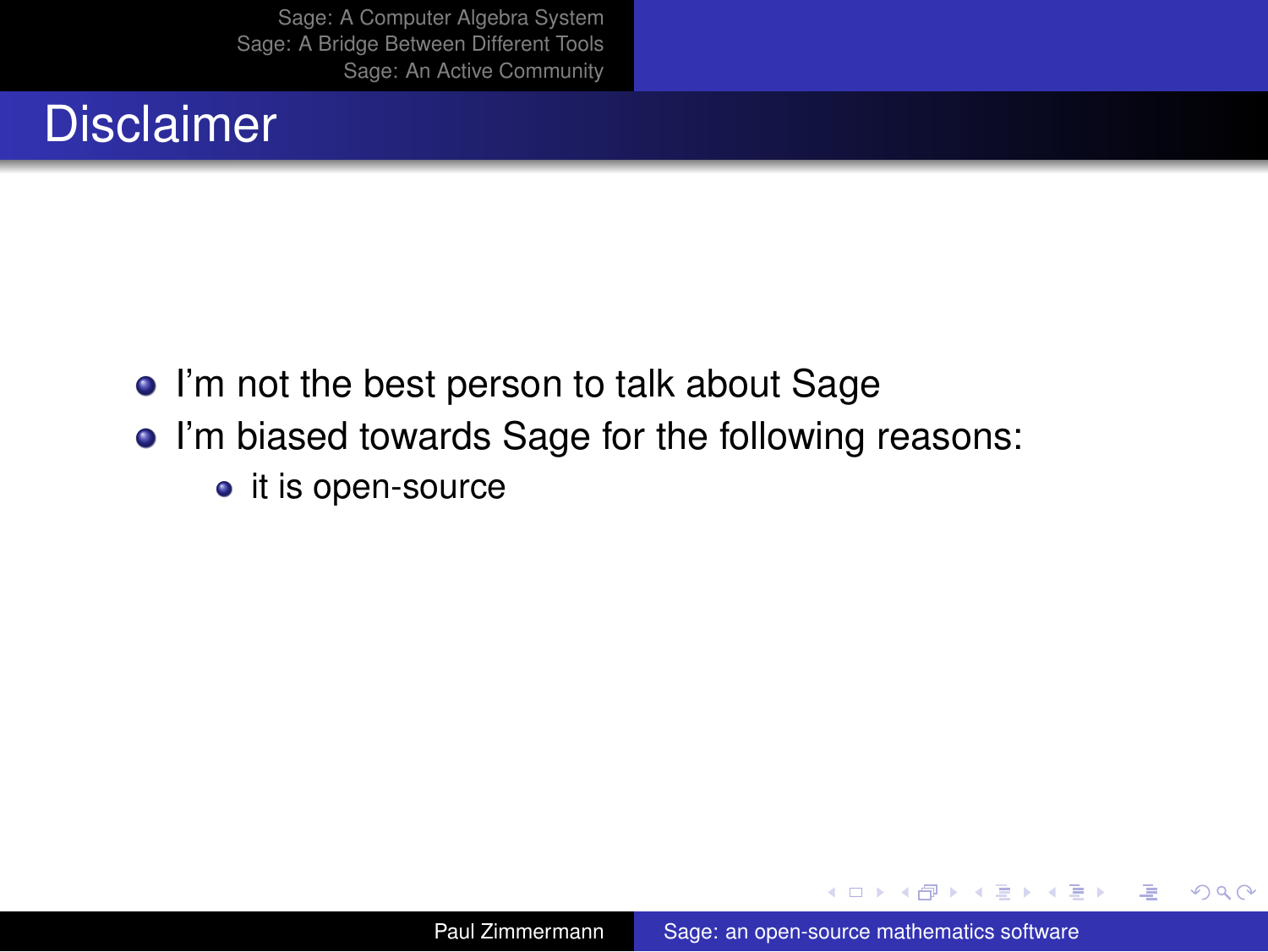## **Disclaimer**

- I'm not the best person to talk about Sage
- I'm biased towards Sage for the following reasons:
	- $\bullet$  it is open-source
	- it uses some of the software tools I've contributed to

4 0 8

 $\leftarrow$   $\leftarrow$   $\rightarrow$ 

医电子 化重子

重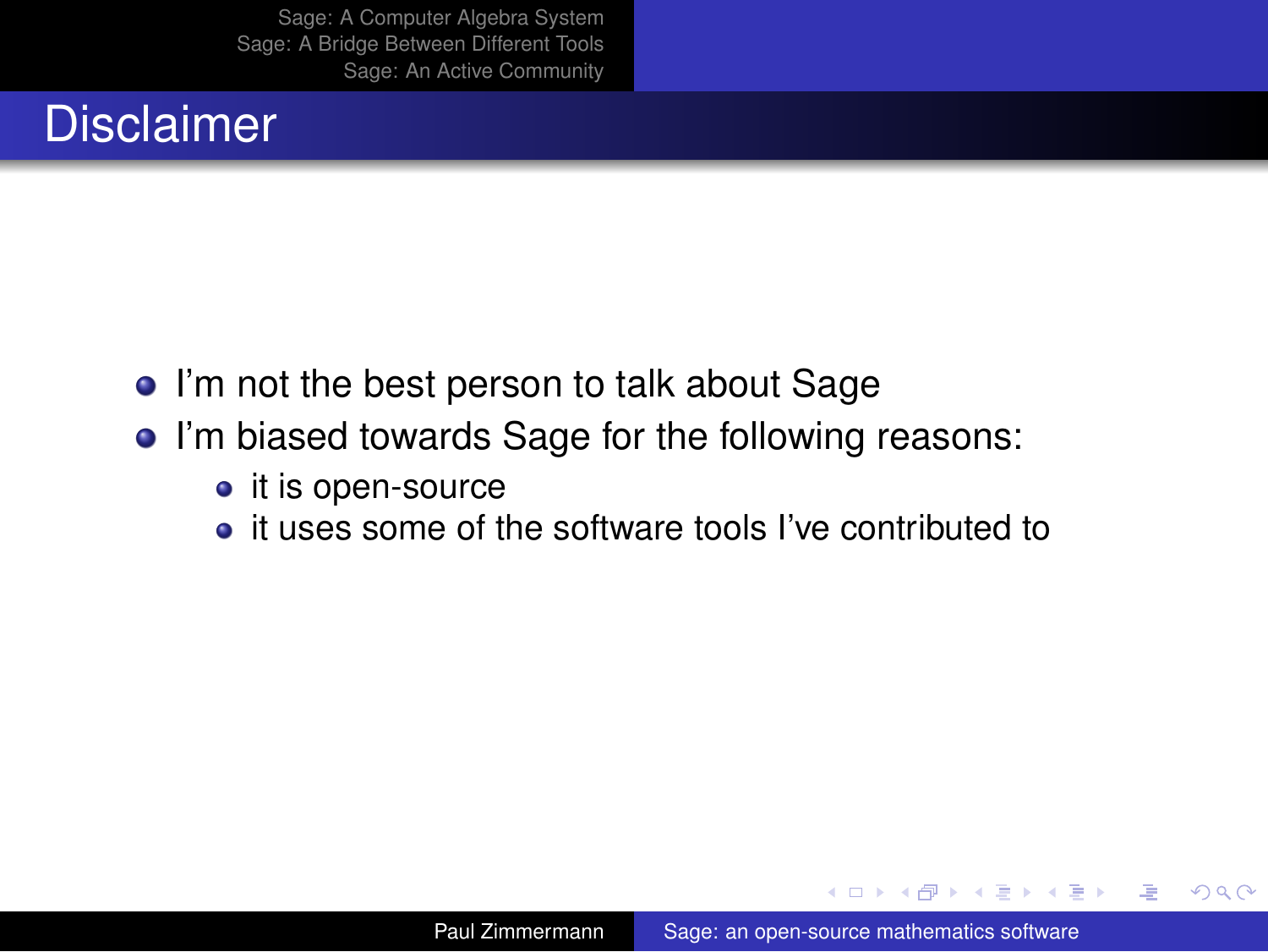# **Disclaimer**

- I'm not the best person to talk about Sage
- I'm biased towards Sage for the following reasons:
	- $\bullet$  it is open-source
	- it uses some of the software tools I've contributed to
	- its developers give feedback to the "upstream" packages

4 0 8

④ ヨ ト ④ ヨ ト

ă

 $QQ$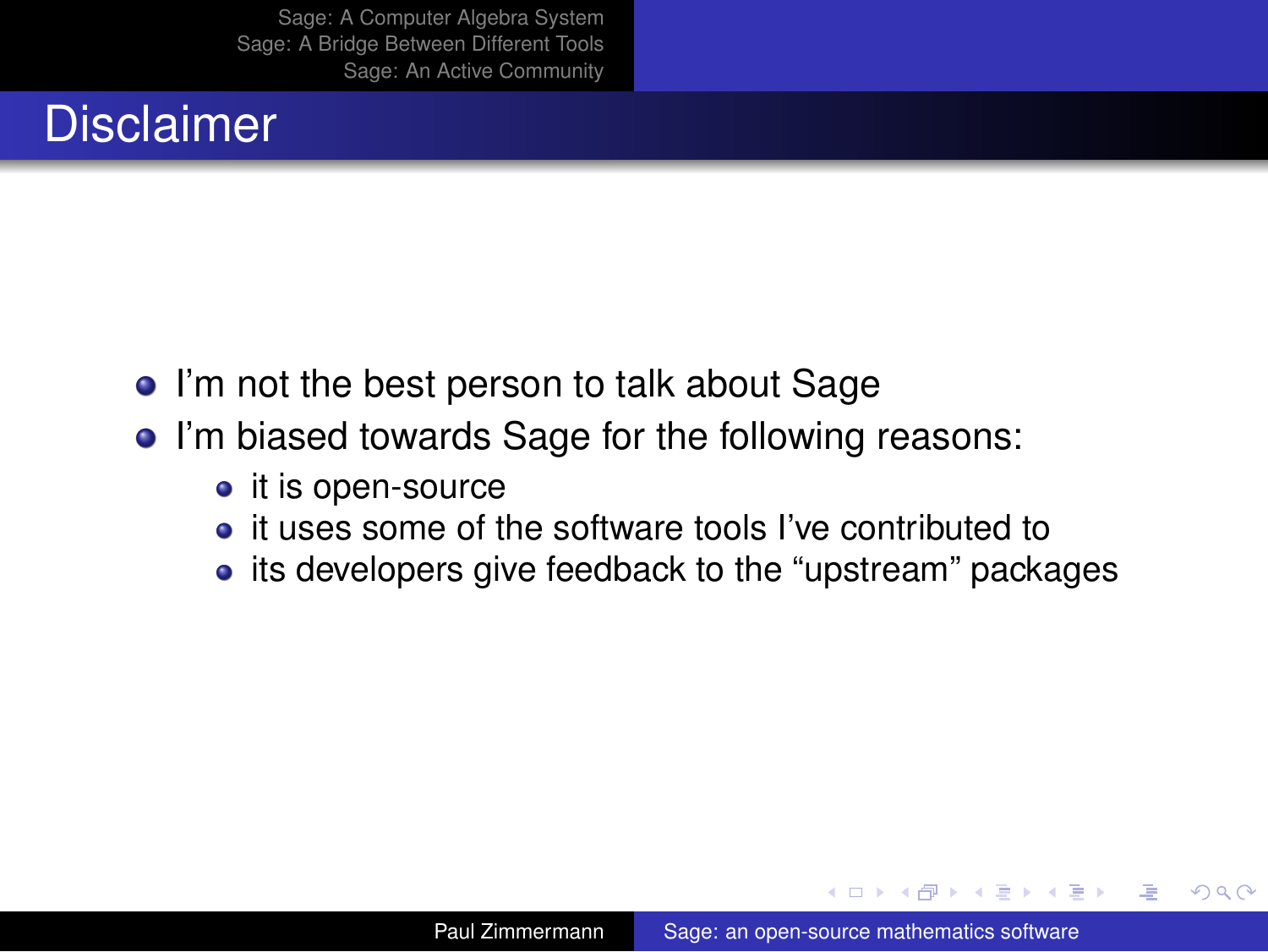# **Disclaimer**

- I'm not the best person to talk about Sage
- I'm biased towards Sage for the following reasons:
	- $\bullet$  it is open-source
	- it uses some of the software tools I've contributed to
	- its developers give feedback to the "upstream" packages
- I will do my best to be objective

化重氮化重氮

ă

 $QQ$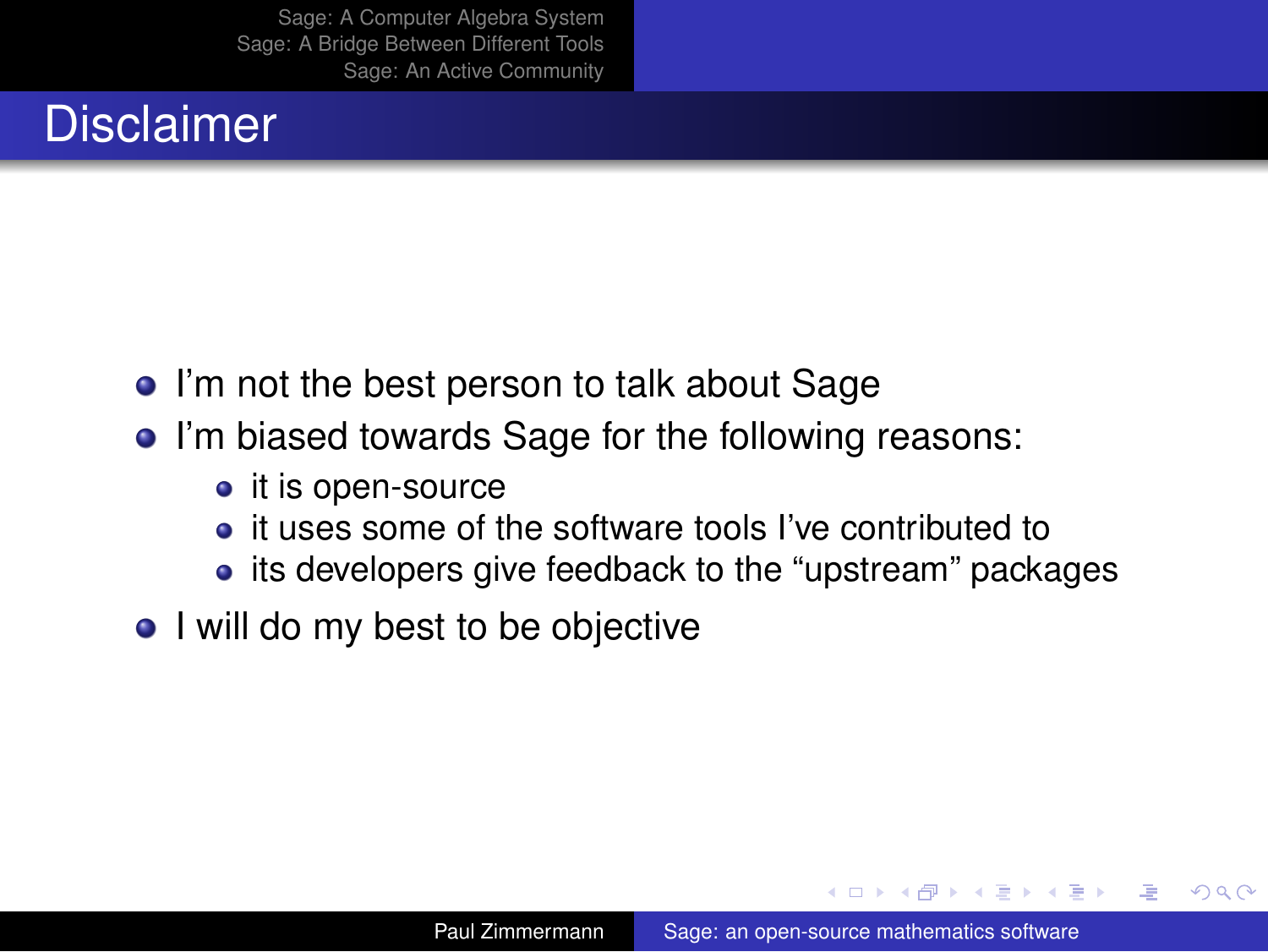

- **1** Sage: a computer algebra system
- <sup>2</sup> Sage: a bridge between different tools
- <sup>3</sup> Sage: an active community

 $A\cong \mathbb{R} \rightarrow A \cong \mathbb{R}$ 

 $\leftarrow$   $\leftarrow$   $\leftarrow$ 4 0 8

画

 $2990$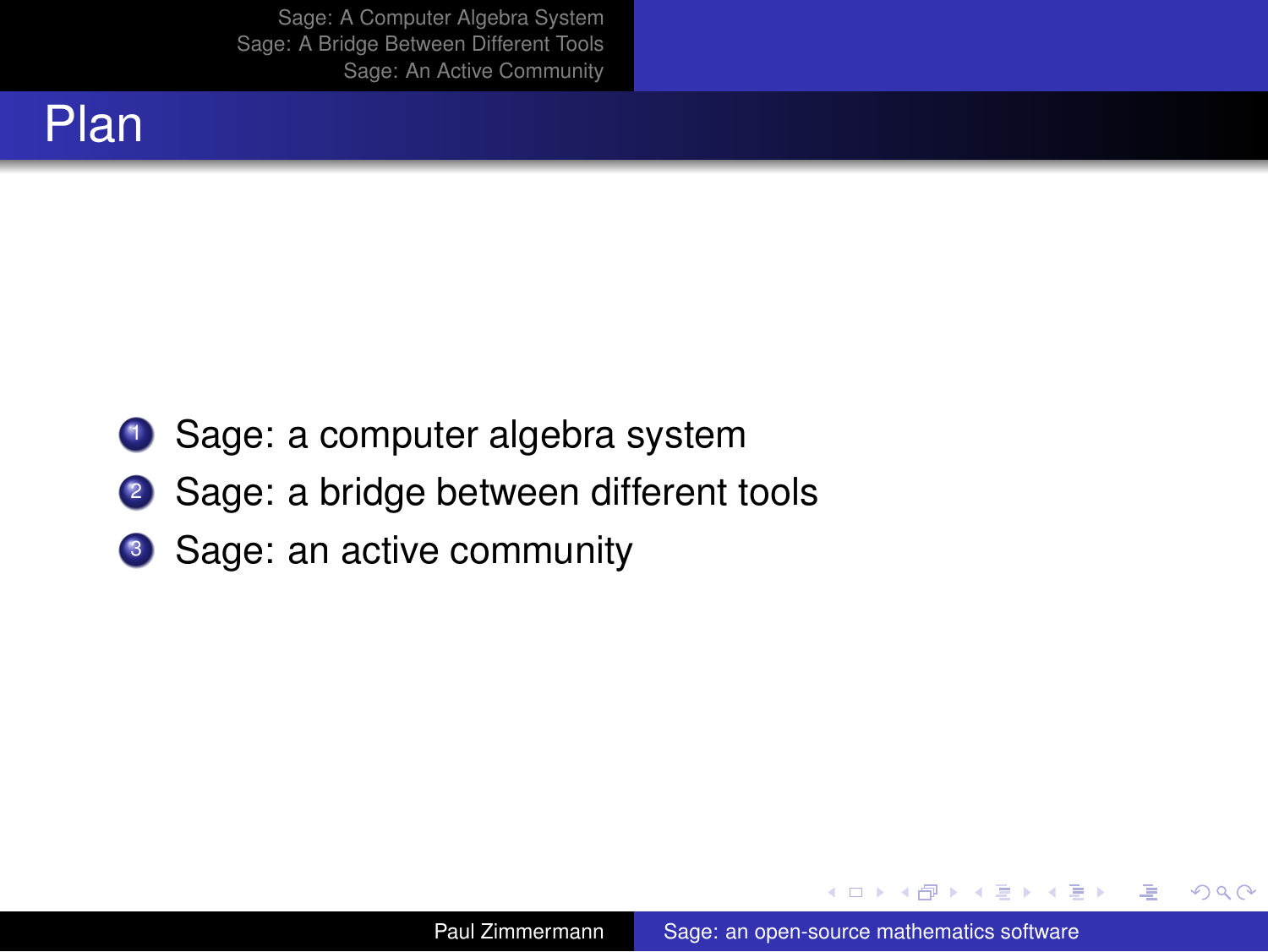# **A Computer Algebra System**

Paul Zimmermann [Sage: an open-source mathematics software](#page-0-0)

**K ロ ト K 何 ト K ヨ ト K ヨ ト** 

<span id="page-8-0"></span>重  $200$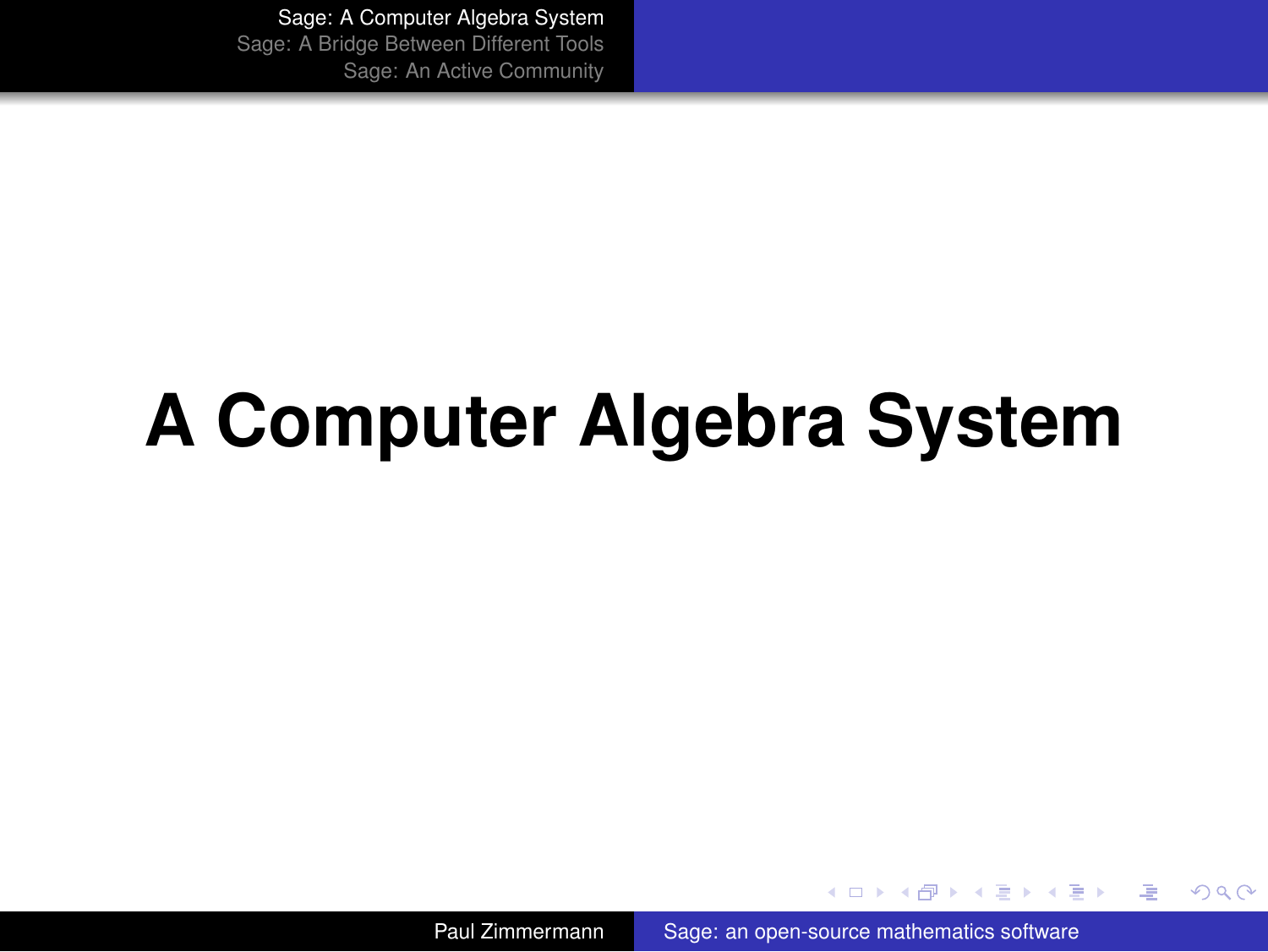#### Sage Basics

```
bash-3.00$ sage
--------------------------------------------------------------------
  Sage Version 3.2.3, Release Date: 2009-01-05
  Type notebook() for the GUI, and license() for information.
--------------------------------------------------------------------
sage: 17+42
59
```
イロン イ何 メスミンスミント ミー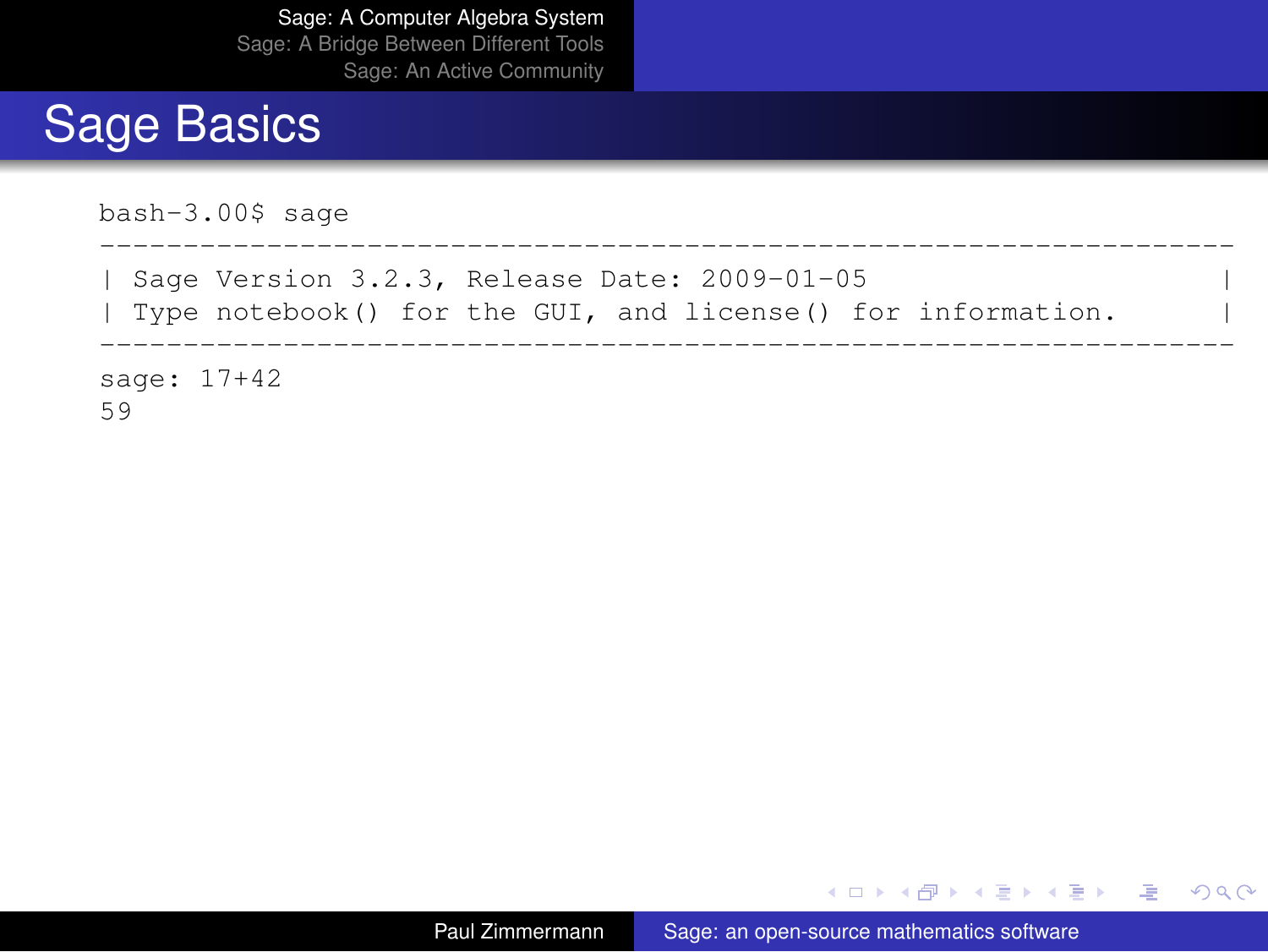## Sage Basics

```
bash-3.00$ sage
--------------------------------------------------------------------
  Sage Version 3.2.3, Release Date: 2009-01-05
| Type notebook() for the GUI, and license() for information. |
--------------------------------------------------------------------
sage: 17+42
59
sage: l=[x,1,'a',x]sage: 1.<tab>
l.append l.extend l.insert l.remove l.sort
l.count l.index l.pop l.reverse
sage: l.count?
Type: builtin function or method
Base Class: <type 'builtin function or method'>
String Form: <br/> <br/> <br/> <br/>
<br/>
<br/>
<br/>
<br/>
<br/>
<br/>
<br/>
<br/>
<br/>
<br/>
String Form: <br/>
<br/>
<br/>
<br/>
<br/>
<br/>
<br/>
<br/>
<br/>
<br/>
<br/>
<br/>
<br/>
<br/>
<br/>
<br/>
<br/>
<br/>
<br/
Namespace: Interactive
Docstring:
    L.count(value) -> integer -- return number of occurrences of value
Class Docstring:
    <attribute '__doc__' of 'builtin_function_or_method' objects>
                                                  KOD KOD KED KED E VONO
```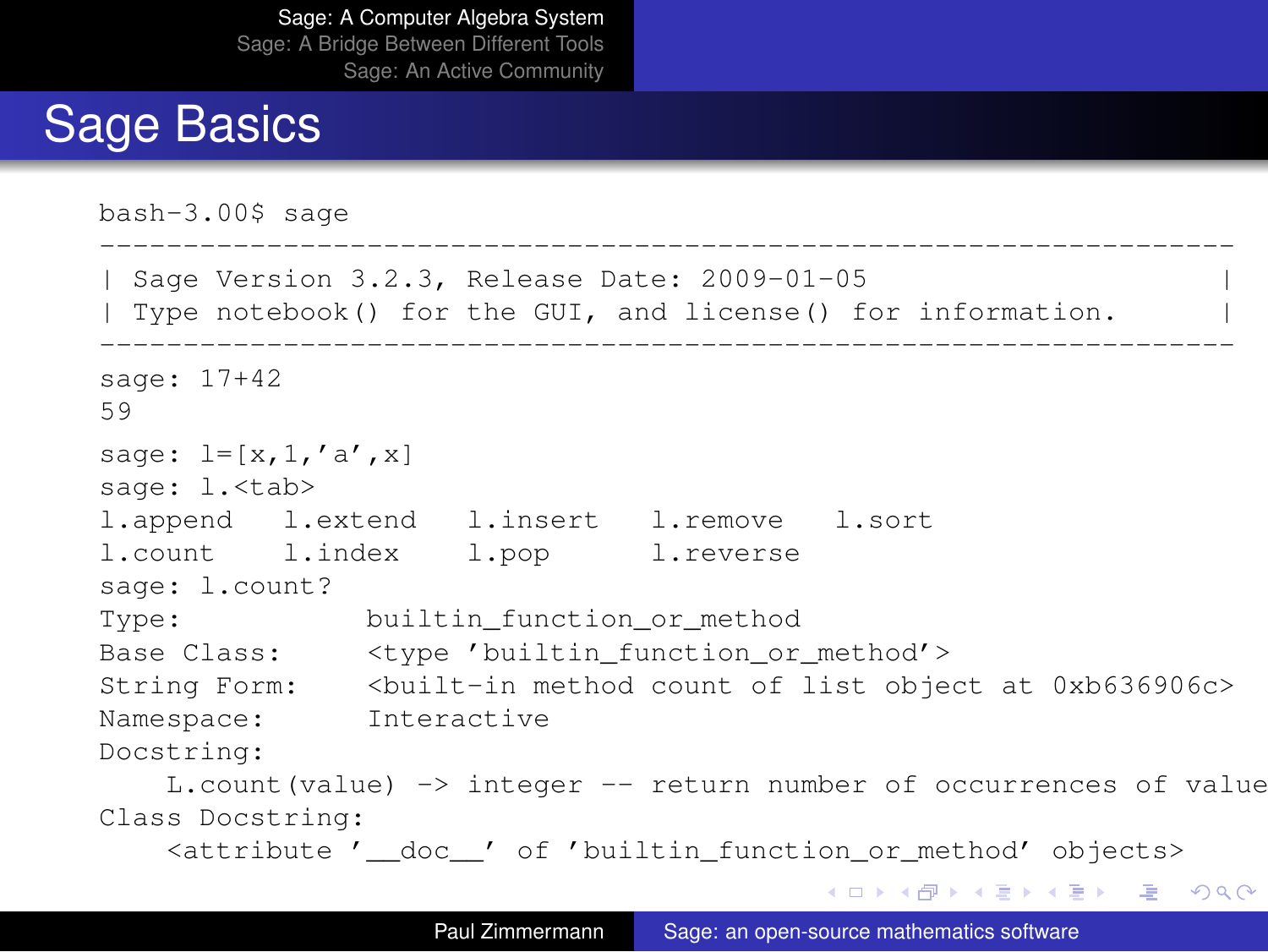#### Sage Basics (continued)

```
sage: 1. count (x)
2
sage: len(l)
4
sage: l[0:4]
\begin{bmatrix} x, 1, 'a', x \end{bmatrix}
```
K ロ ▶ K @ ▶ K 할 ▶ K 할 ▶ 그럴 → 9 Q @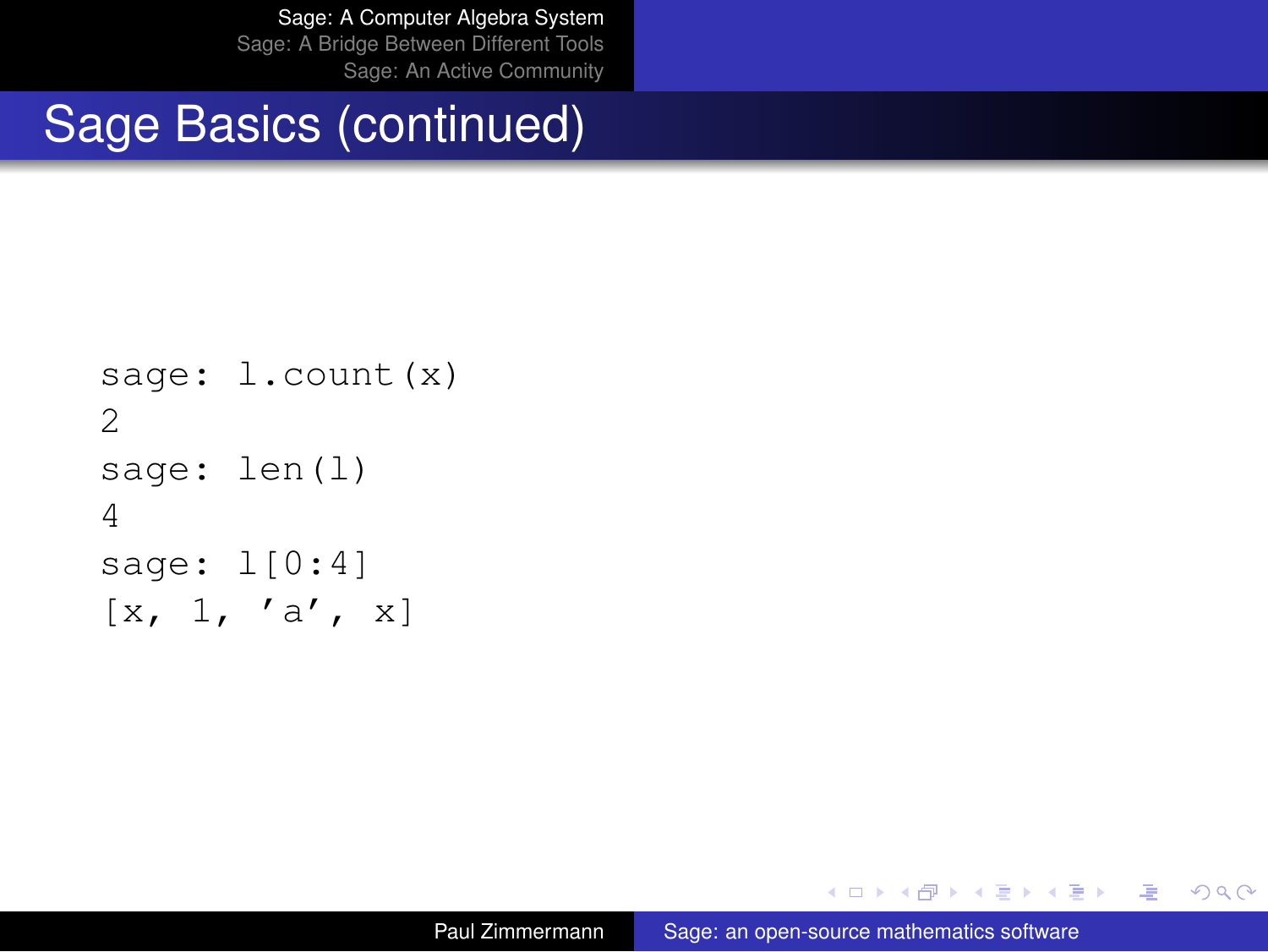#### Classes of Objects

```
sage: R = RealIntervalField(42)
sage: a = R((exp(1), pi))sage: a
3.?
sage: a.lower(), a.upper()
(2.71828182845, 3.14159265360)
sage: b = \sin(a)sage: b.lower(), b.upper()
(-3.30279907449e-13, 0.410781290504)
sage: (a * b).diameter()
1.29050748448
```
K ロ ▶ K 伊 ▶ K ヨ ▶ K ヨ ▶ 『ヨ │ め Q Q Q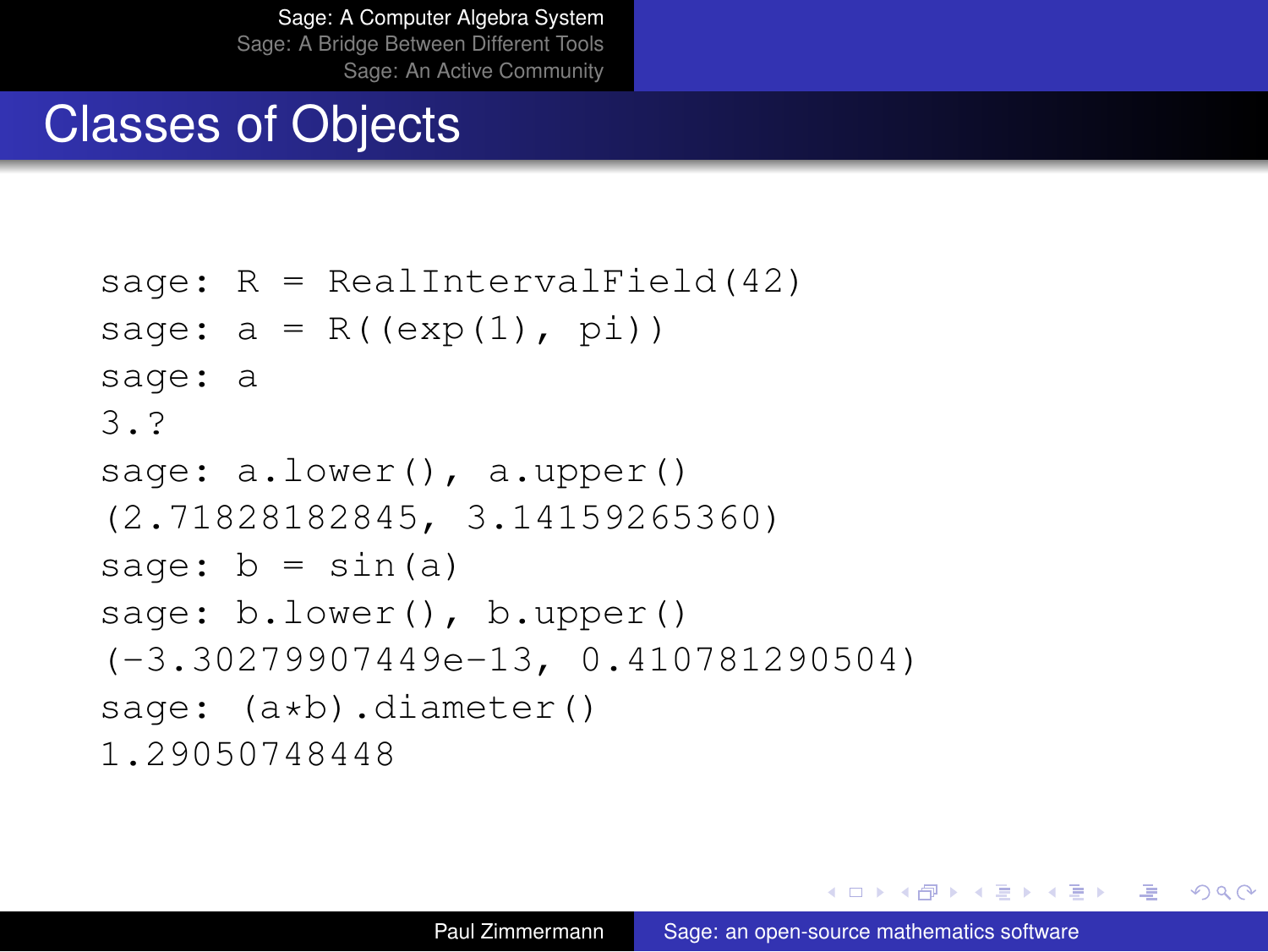#### **Calculus**

```
sage: e^{(x)} = x^5 + x + 1 = 0sage: sol = solve(eq): sol
[x == (sqrt(3) *1/2 - 1/2)/(9 * (sqrt(23) / (6 *sqrt(3)) - 25/54)^{(-1/3)})+ (sqrt(23)/(6*sqrt(3)) - 25/54)^{(1/3)*(-sqrt(3)*1/2 - 1/2) + 1/3,x == (sqrt(23)/(6*sqrt(3)) - 25/54)^(1/3)*(sqrt(3)*1/2 - 1/2)+ (-sqrt(3)*I/2 - 1/2)/(9*(sqrt(23)/(6*sqrt(3)) - 25/54)^{(1/3)}) + 1/3,x == (sqrt(23)/(6*sqrt(3)) - 25/54)^(1/3) + 1/(9*(sqrt(23)/(6*sqrt(3)))-25/54) (1/3) +1/3,
x == (-sqrt(3)*T - 1)/2.
x == (sqrt(3)*I - 1)/2]
sage: [s.rhs().n() for s in sol]
[0.877438833123343 + 0.744861766619737*I,
-0.754877666246686 - 4.16333634234434e-17 \star T.0.877438833123343 - 0.744861766619737 * I.-0.5000000000000000 - 0.866025403784439 \star I,
-0.5000000000000000 + 0.866025403784439*Tsage: eq.substitute(x=sol[0].rhs()).rhs().n()
```

```
4.52970994047064e-14 + 4.21468415723325e-14*I
```
KOD KOD KED KED E VONO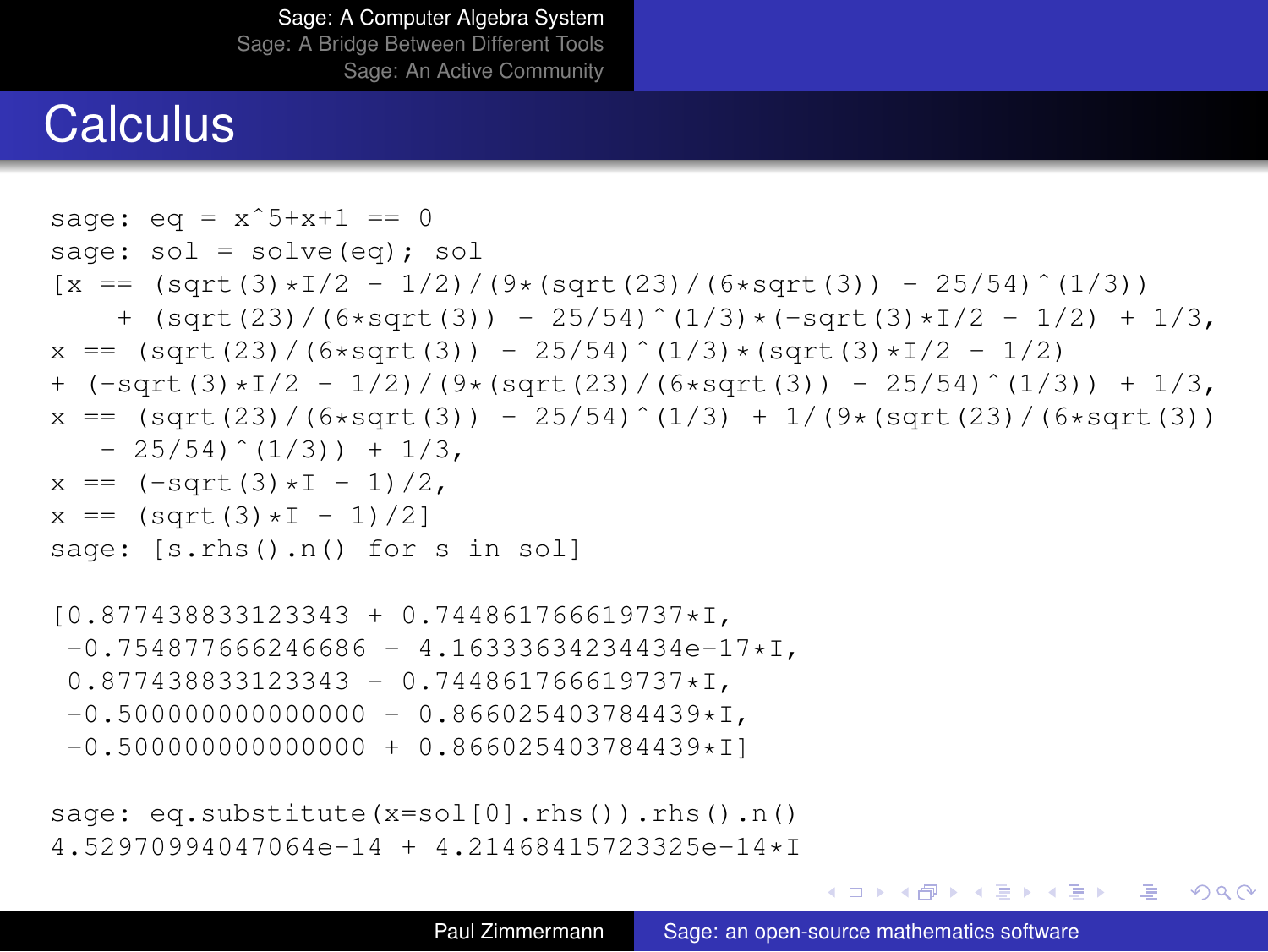```
sage: [eq.substitute(x=s.rhs()).rhs().n() for s in sol]
```
[4.52970994047064e-14 + 4.21468415723325e-14\*I, 1.70974345792274e-14 - 1.91727504138695e-16\*I,  $4.41868763800812e-14 - 4.46309655899313e-14 \star I$ , 1.99840144432528e-15 + 6.66133814775094e-16\*I, 1.99840144432528e-15 - 6.66133814775094e-16\*I]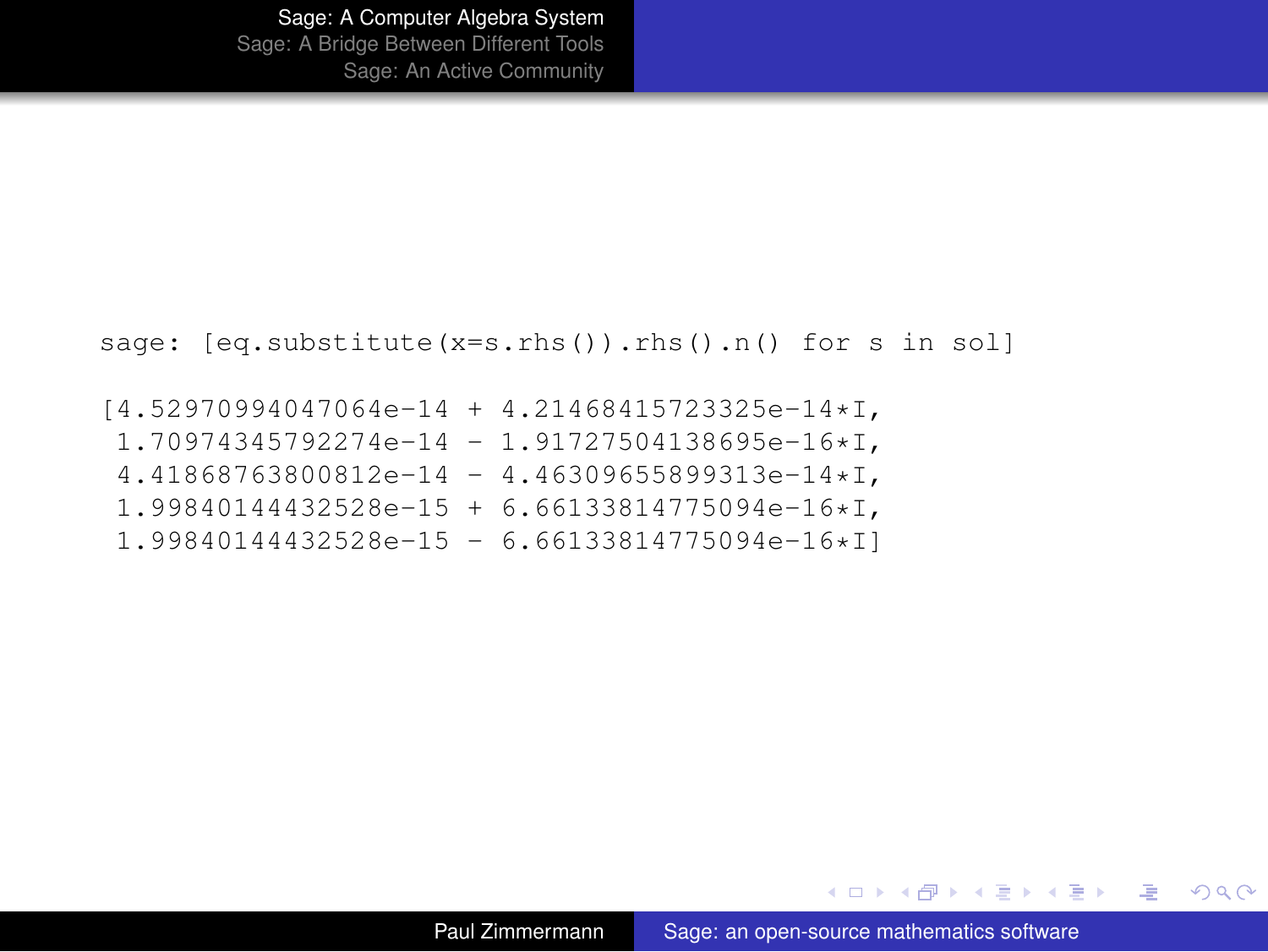sage: diff(e^e^e^e^x, x, 4)  $((e^x x + 1) *e^x (e^x x + x) + e^x x)*e^x (e^x x + e^x x + x)$  $+$  (e^(e^x + x) + e^x + 1)^2\*e^(e^e^x + e^x + x) + eˆ(eˆx + 2\*x) + (eˆx + 1)ˆ2\*eˆ(eˆx + x) + eˆx)  $*e^{\hat{}}$  (e $\hat{e}$  e $\hat{e}$  x + e^e^x + e^x + x) + 3\*(e^(e^e^x + e^x  $+ x$ ) + e $\hat{ }$  (e $\hat{ } x$  + x) + e $\hat{ } x$  + 1) \* ((e^(e^x + x) + e^x  $+ 1$ )\*e $\hat{ }$ (e $\hat{ }$ e $\hat{ }$ x + e $\hat{ }$ x + x) + (e $\hat{ }$ x + 1)\*e $\hat{ }$ (e $\hat{ }$ x + x) + eˆx)\*eˆ(eˆeˆeˆx + eˆeˆx + eˆx + x) + (eˆ(eˆeˆx + eˆx + x) + eˆ(eˆx + x) + eˆx + 1)ˆ3\*eˆ(eˆeˆeˆx  $+ e^e^x x + e^x x + x$ sage: integrate(integrate(integrate(integrate(,  $(x)$ ,  $(x)$ ,  $(x)$ ,  $(x)$ eˆeˆeˆeˆx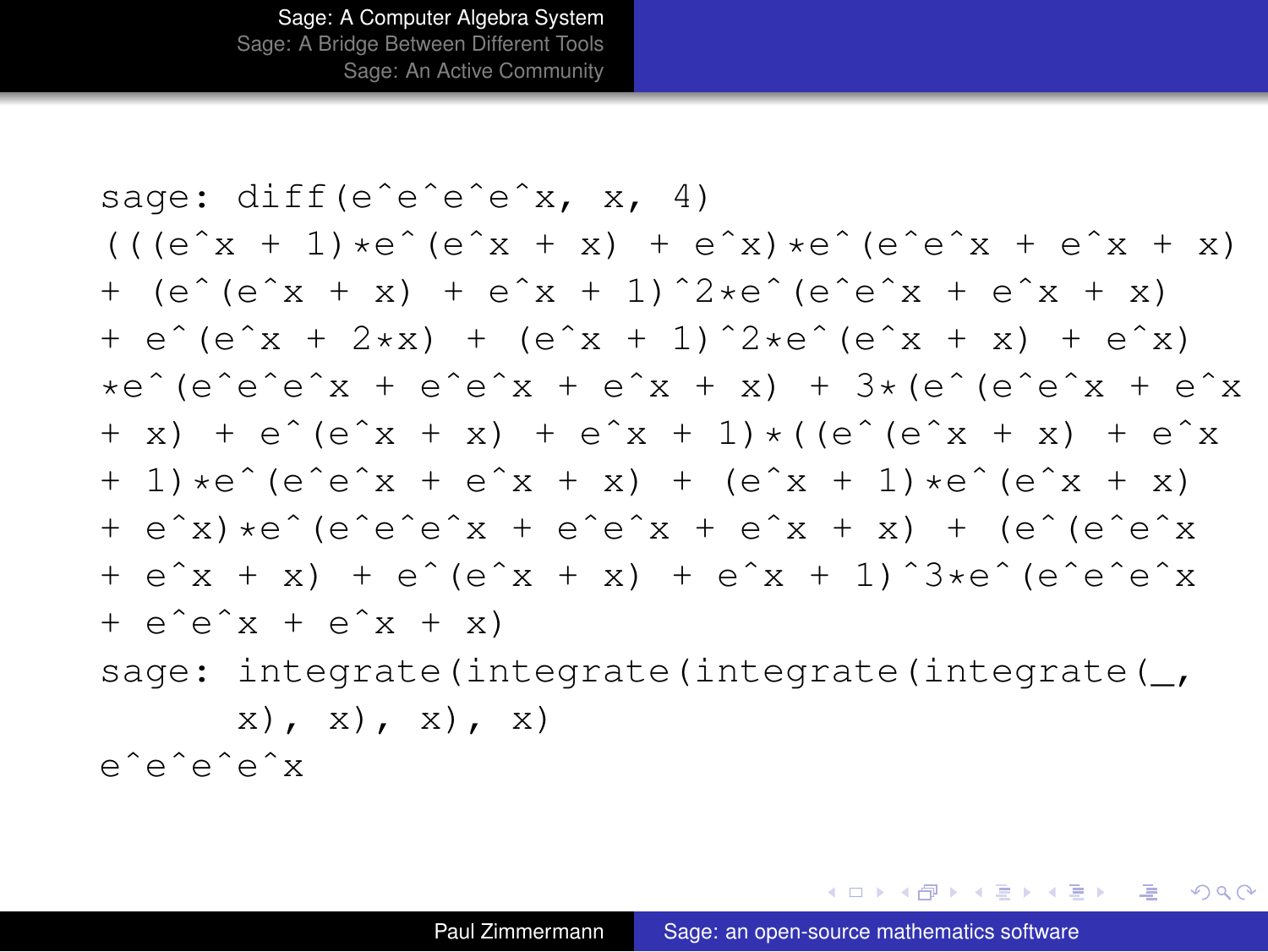```
sage: e4 = diff(e^e^e^e^e^x, x, 4)sage: f = lambda e: integrate(e, x)
sage: f(f(f(f(e4))))eˆeˆeˆeˆx
```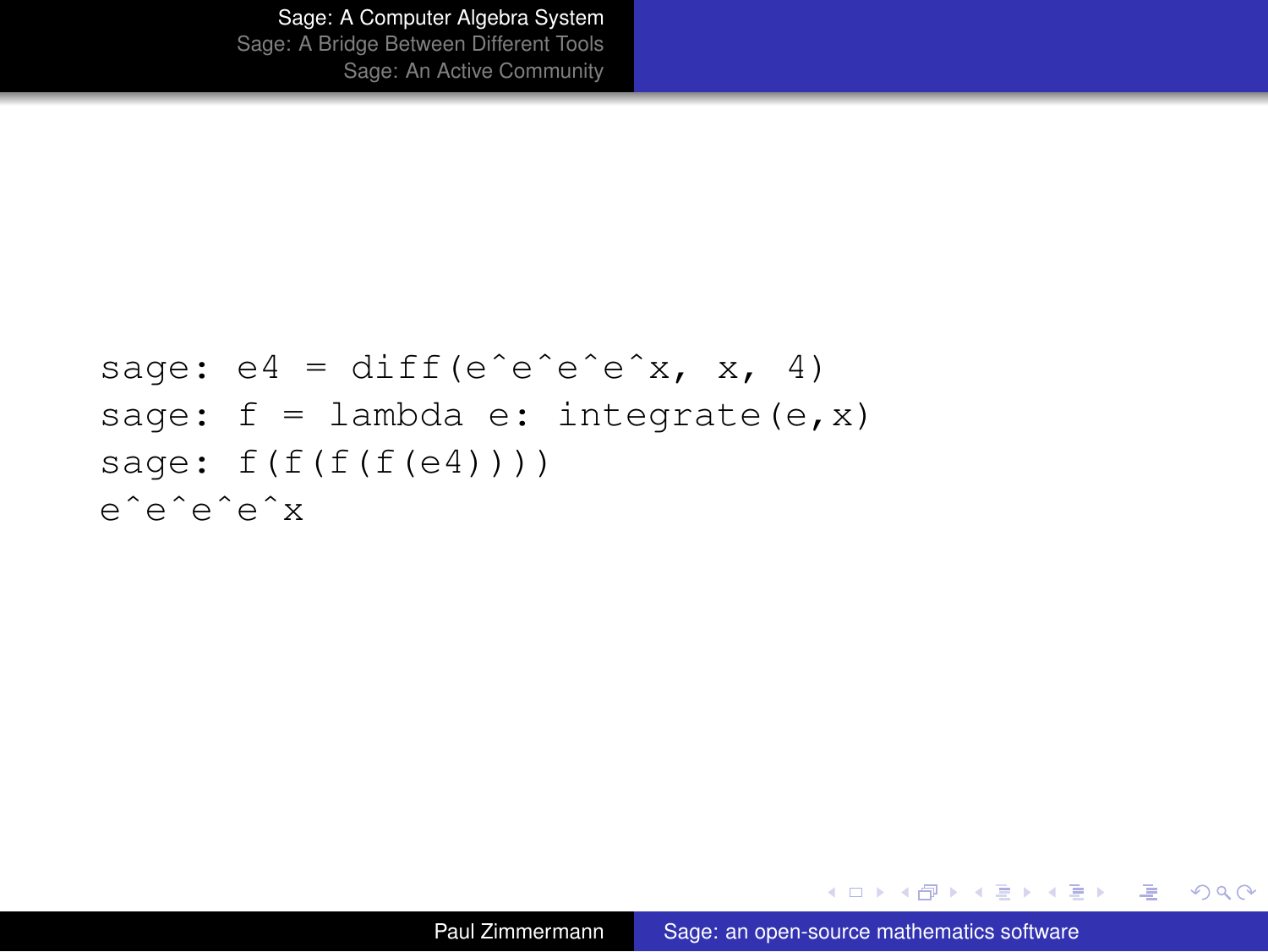# **Graphics**



**Kロト K伊 K** 

スコンスコント

● 1  $299$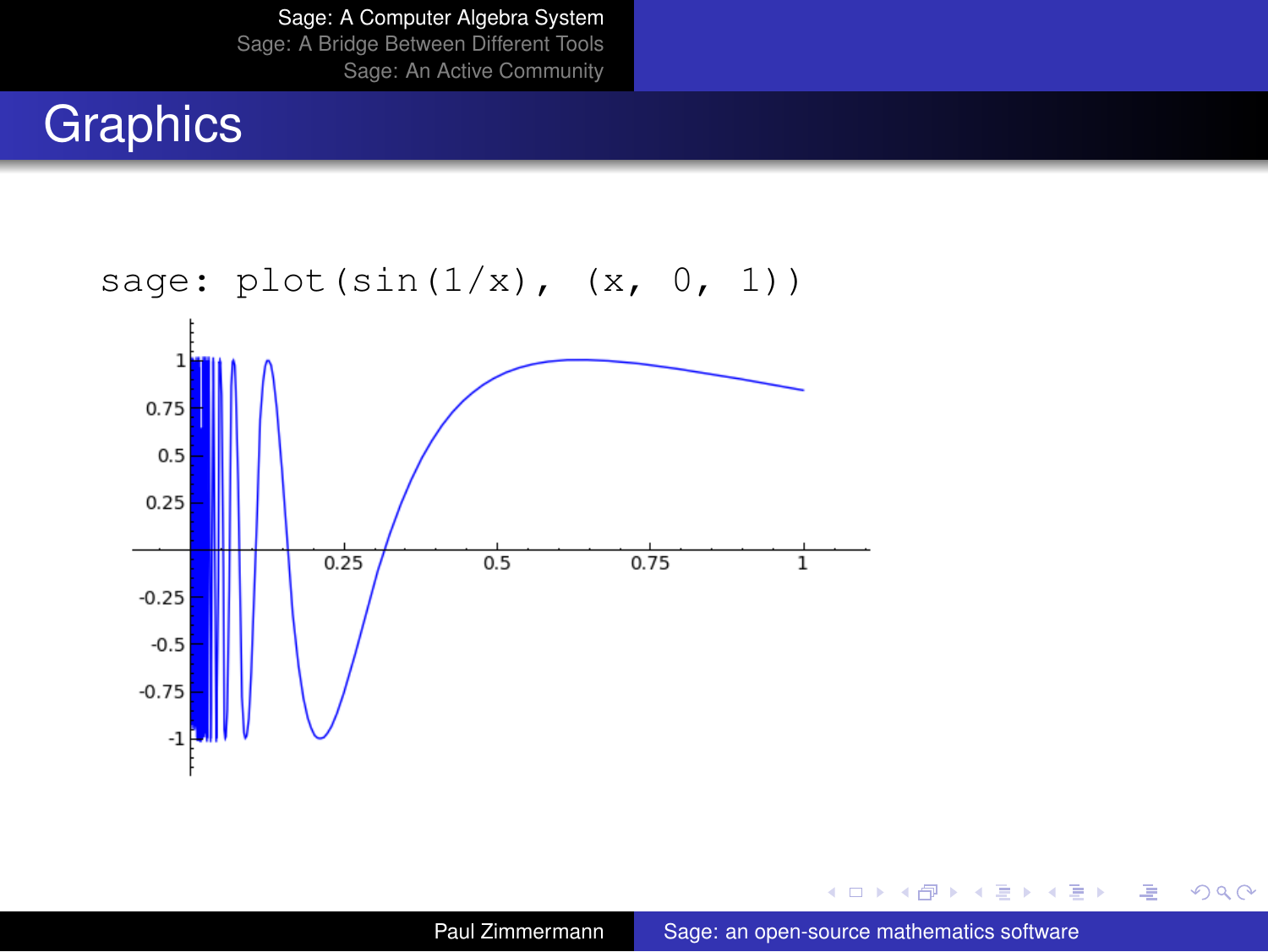#### **Graphics**

sage: var('y');

- sage: P=plot3d(sin(x-y)\*y\*cos(x),(x,-3,3),(y,-3,3),
- sage: show(P, viewer='tachyon')



D × 4 重 × 4 重 × …

(重)  $2990$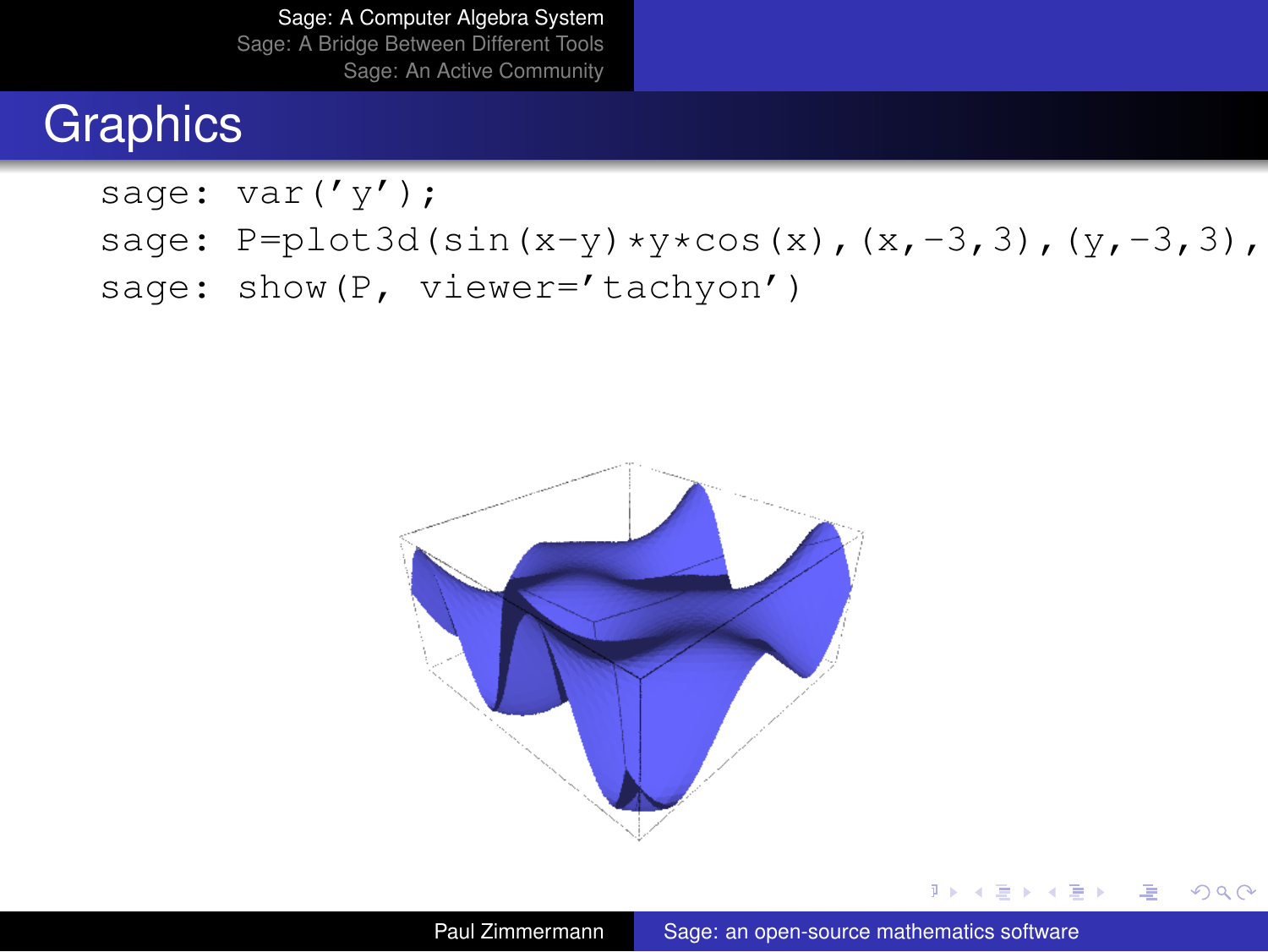#### **Graphics**

```
sage: a = animate([circle((i,i), 1-1/(i+1), hue=i/10) for i in
      srange(0, 2, 0.2)], xmin=0, ymin=0, xmax=2, ymax=2, figsize=[2, 2])2
                   1.50.50.5\overline{1.5}2
```
ミメイモメー

← 一个 → 4日下

 $\sim$ 

**B**  $2990$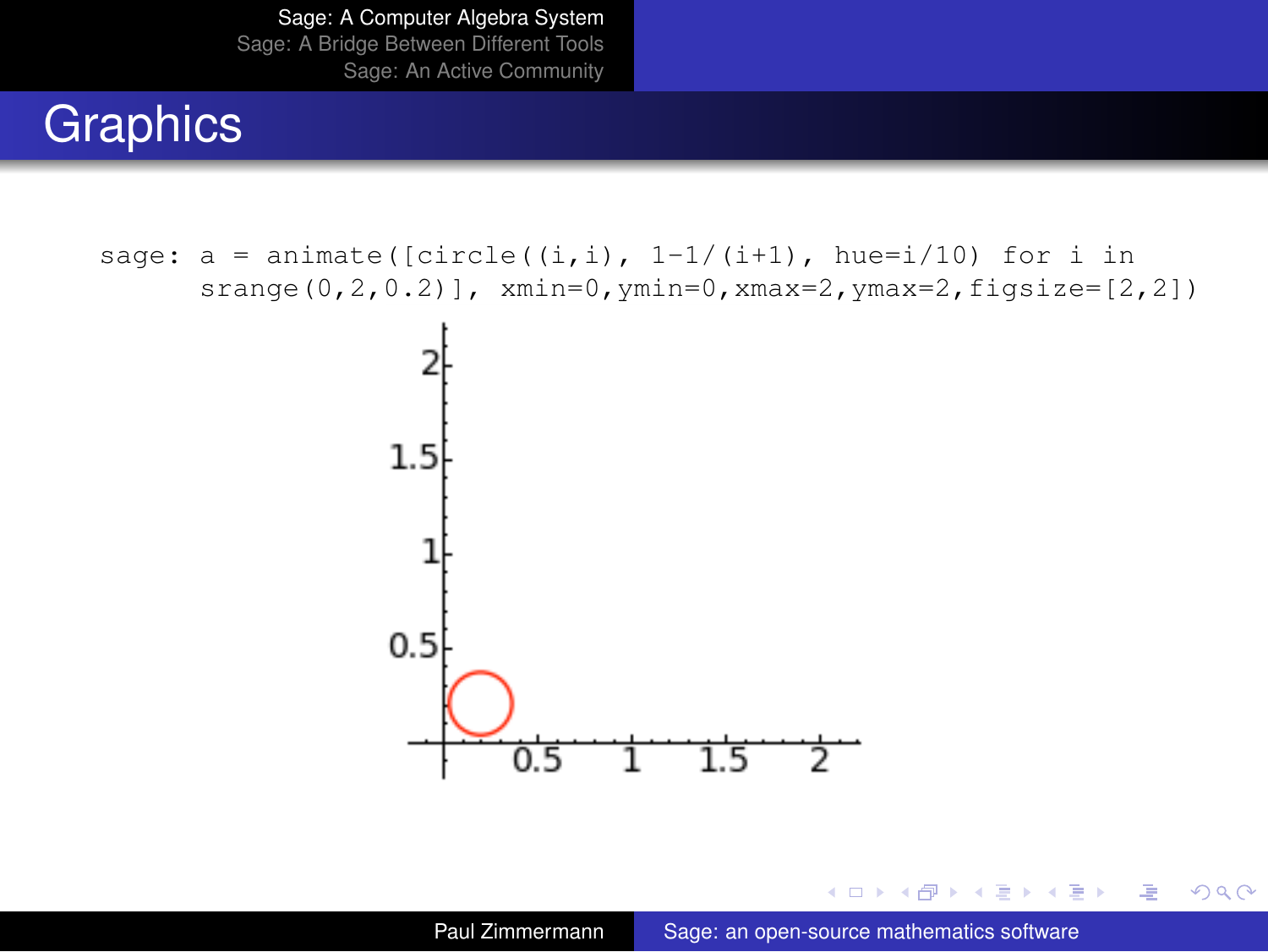# Basic Rings

```
sage: a = ZZ(17)sage: b = QQ(3/4)sage: c = a+bsage: type(c)
<type 'sage.rings.rational.Rational'>
sage: d = RR(pi)
```
KOD KOD KED KED E VONO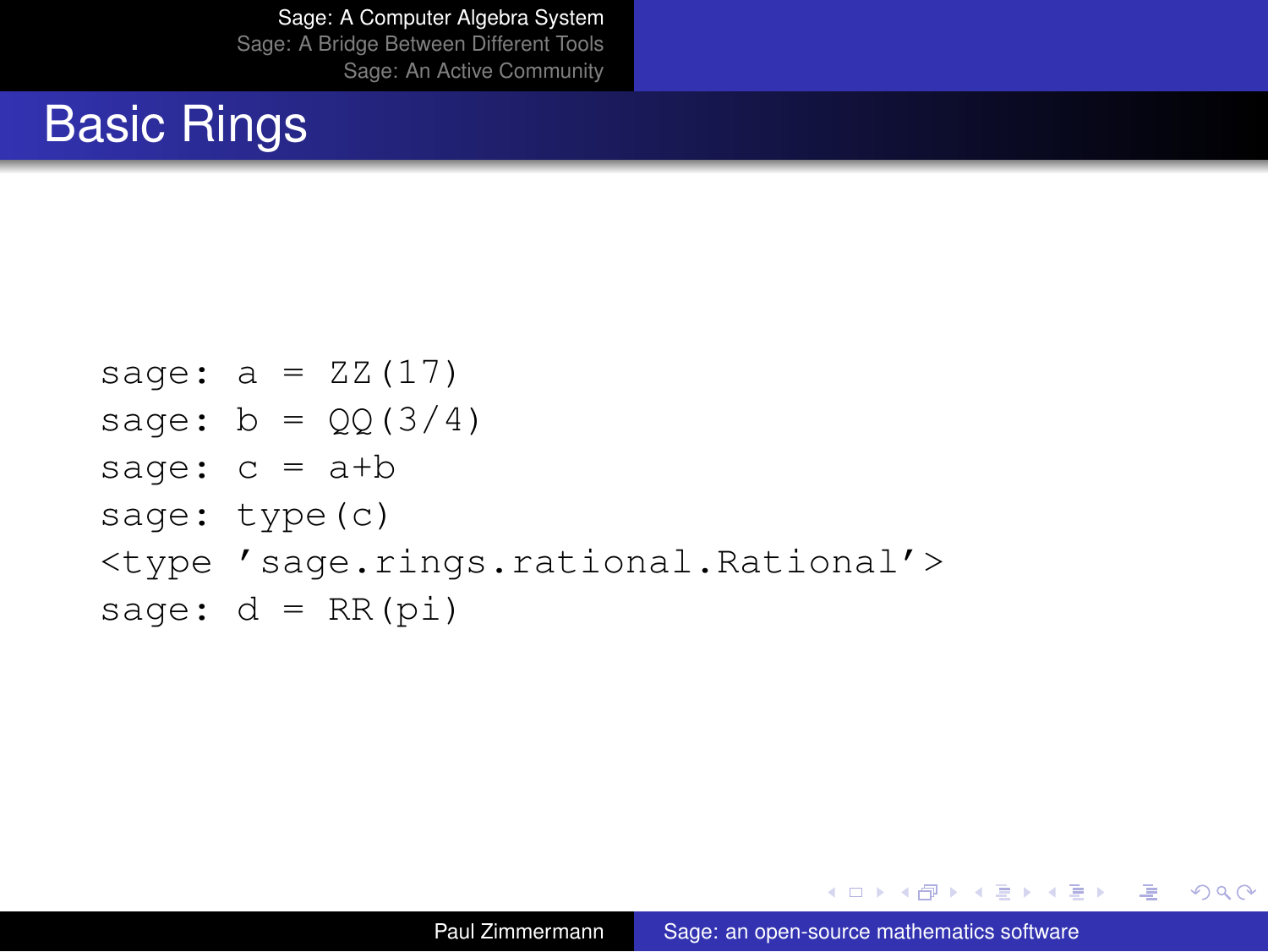#### **Polynomials**

```
sage: P \cdot \langle x \rangle = \text{PolynomialRing}(GF(17))sage: p = P.random element(); p
16*x^2 + 6*x + 9sage: p<sup>2</sup>3
16*x^6 + x^5 + 4*x^4 + 11*x^3 + 15*x^2 + 13*x + 15sage: p.roots()
[(4, 1), (2, 1)]
```
KED KAP KED KED E YORN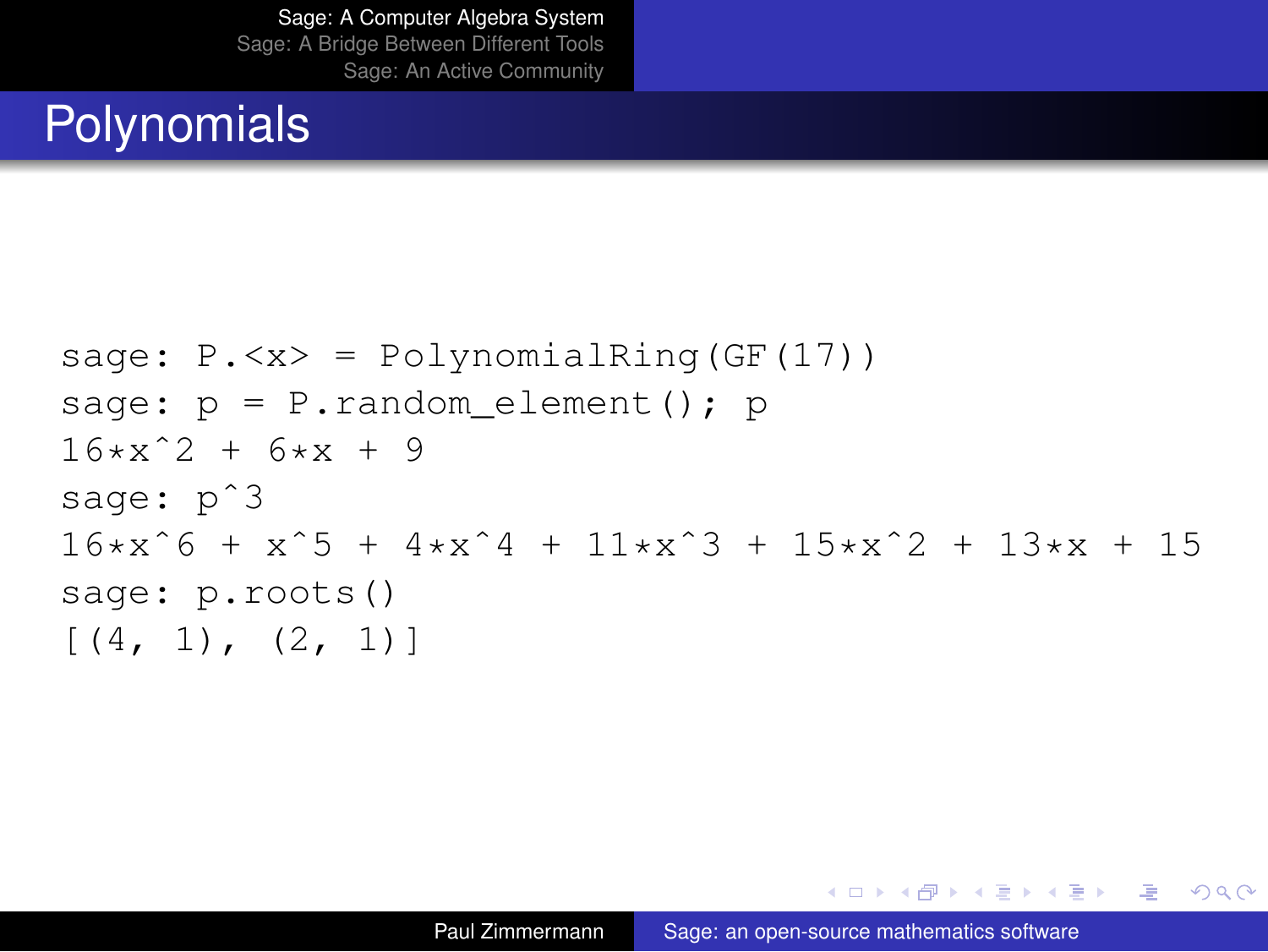#### **Matrices**

...

```
sage: m = Matrix(P, 2, 2)
sage: m.randomize(); m
[13*x^2 + 12*x + 15 11*x^2 + x + 8]4*x + 14 16*x^2 + 11*x + 1sage: m.rank()
```
NotImplementedError: echelon form over Univariate Polynomial Ring in x over Ring of integers modulo 17 not yet implemented sage: m.det()  $4*x^4 + 2*x^3 + 6*x^2 + 12*x + 5$ sage: factor()  $(4)$  \*  $(x^4 + 9*x^3 + 10*x^2 + 3*x + 14)$ 

KOD KOD KED KED E VONO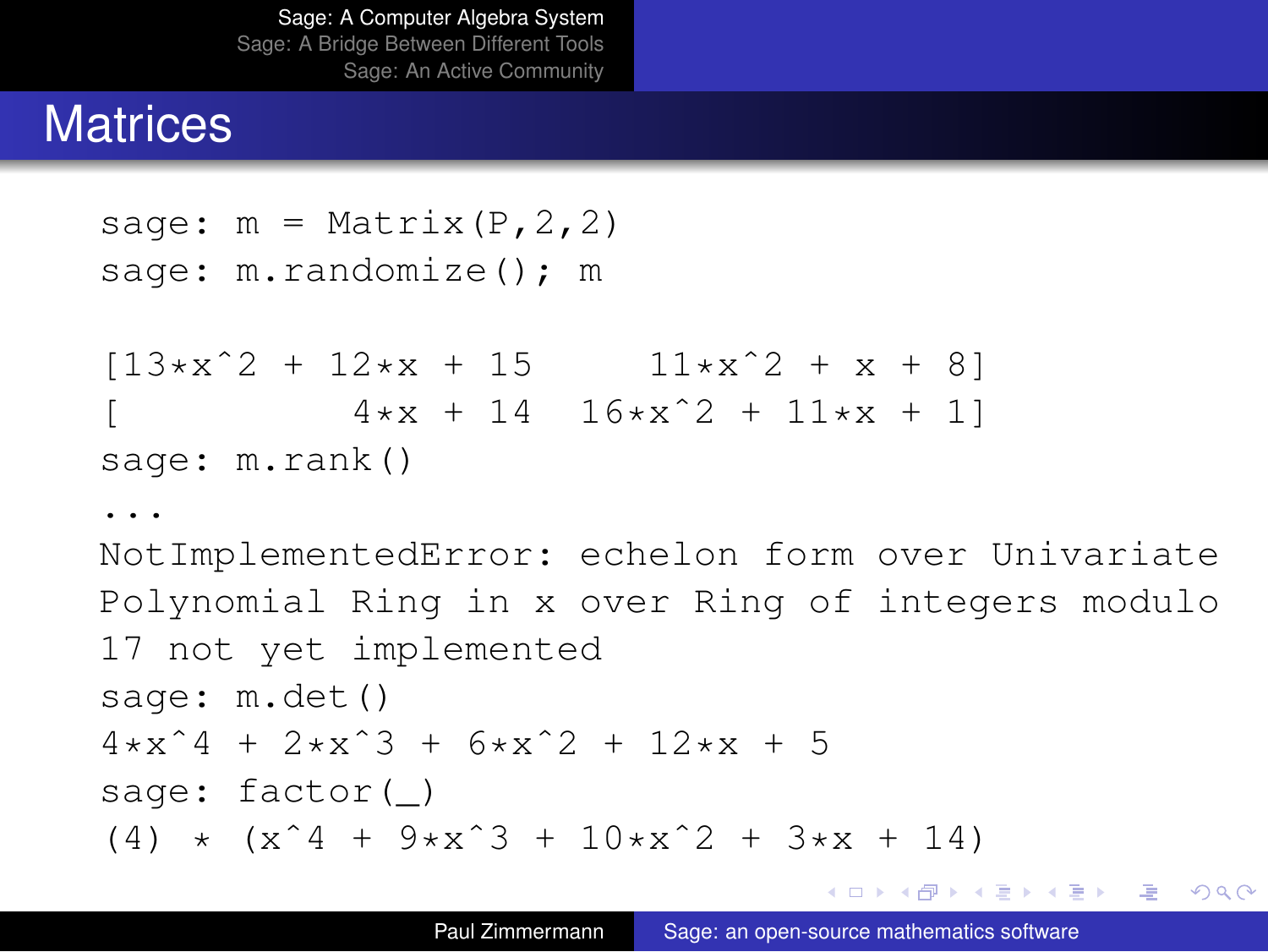#### Useful Commands

sage: search src ("integration", extra1="numerical") calculus/calculus.py:

numerical integration using the GSL C library. It is po functions/piecewise.py:

Riemann sums in numerical integration based on a subdivi functions/transcendental.py:

from sage.gsl.integration import numerical integral gsl/all.py:

from integration import numerical integral interfaces/maxima.py:

Note that GP also does numerical integration, and can do ext/fast\_eval.pyx:

For many applications such as numerical integration,  $di$ gsl/integration.pyx:

that implements numerical integration using Maxima. It

KOD KOD KED KED E VOOR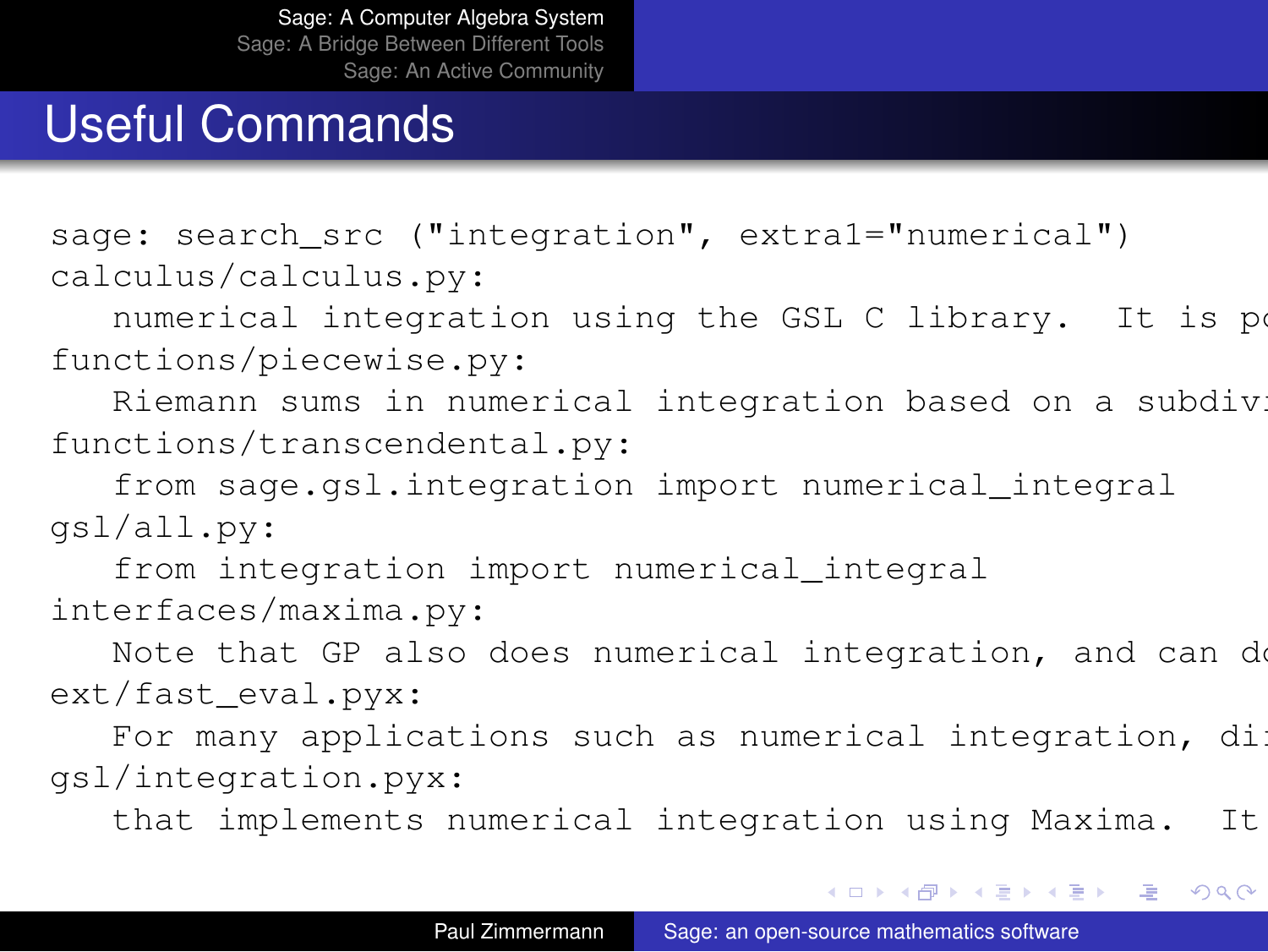```
sage: *integra*?
exponential_integral_1
half_integral_weight_modform_basis
integral
integral_closure
integral_numerical
integrate
is integrally closed
numerical_integral
```
イロト イ押 トイヨ トイヨ トー

(重)  $200$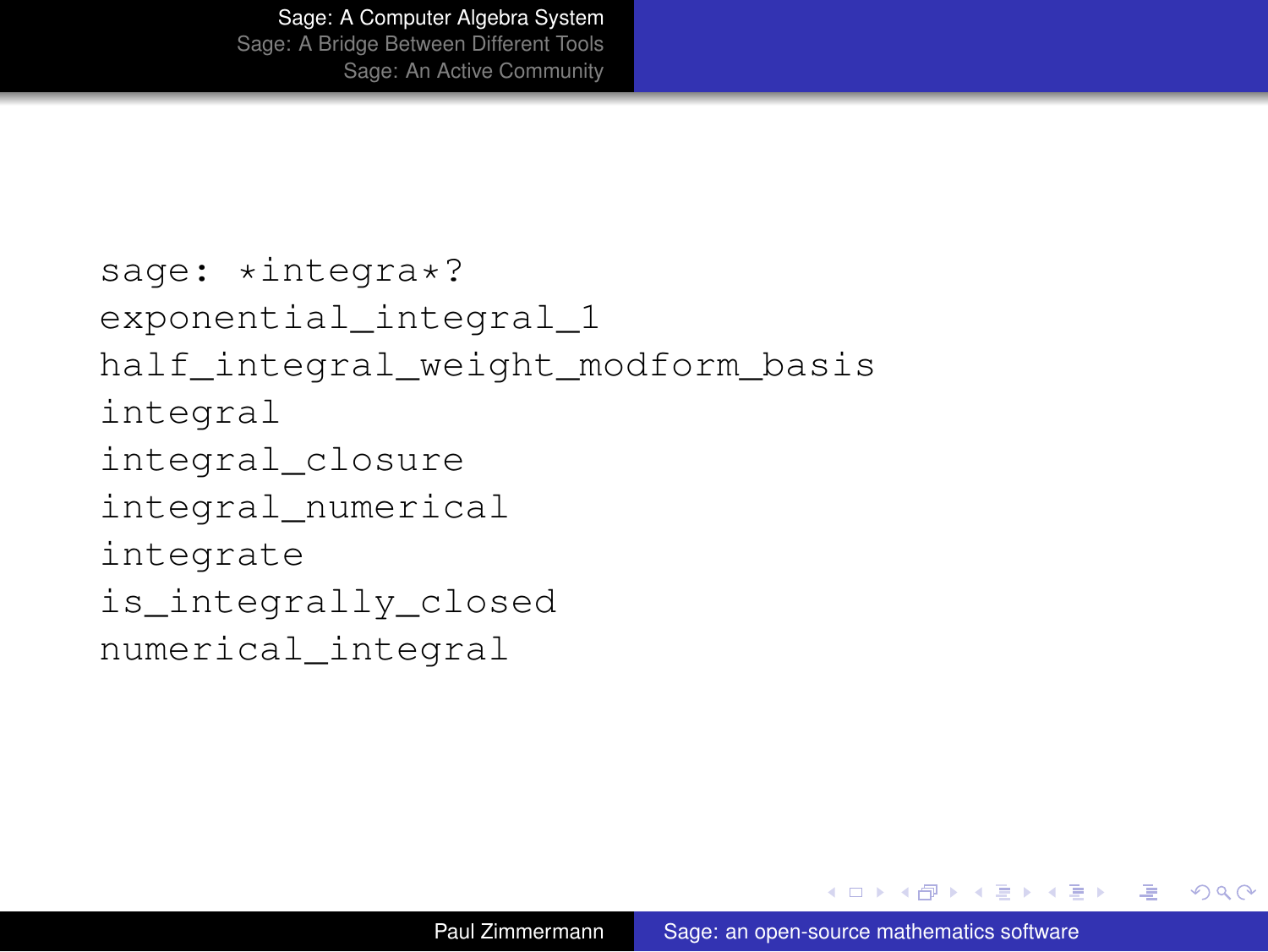```
sage: numerical integral(sin(1/x), 0, 1)
(0.50407021996807966, 0.00012692441400448127)
sage: numerical integral(sin(1/x), 0, 1, max points=100000)
(0.5040670497667491, 9.9983194154764902e-07)
```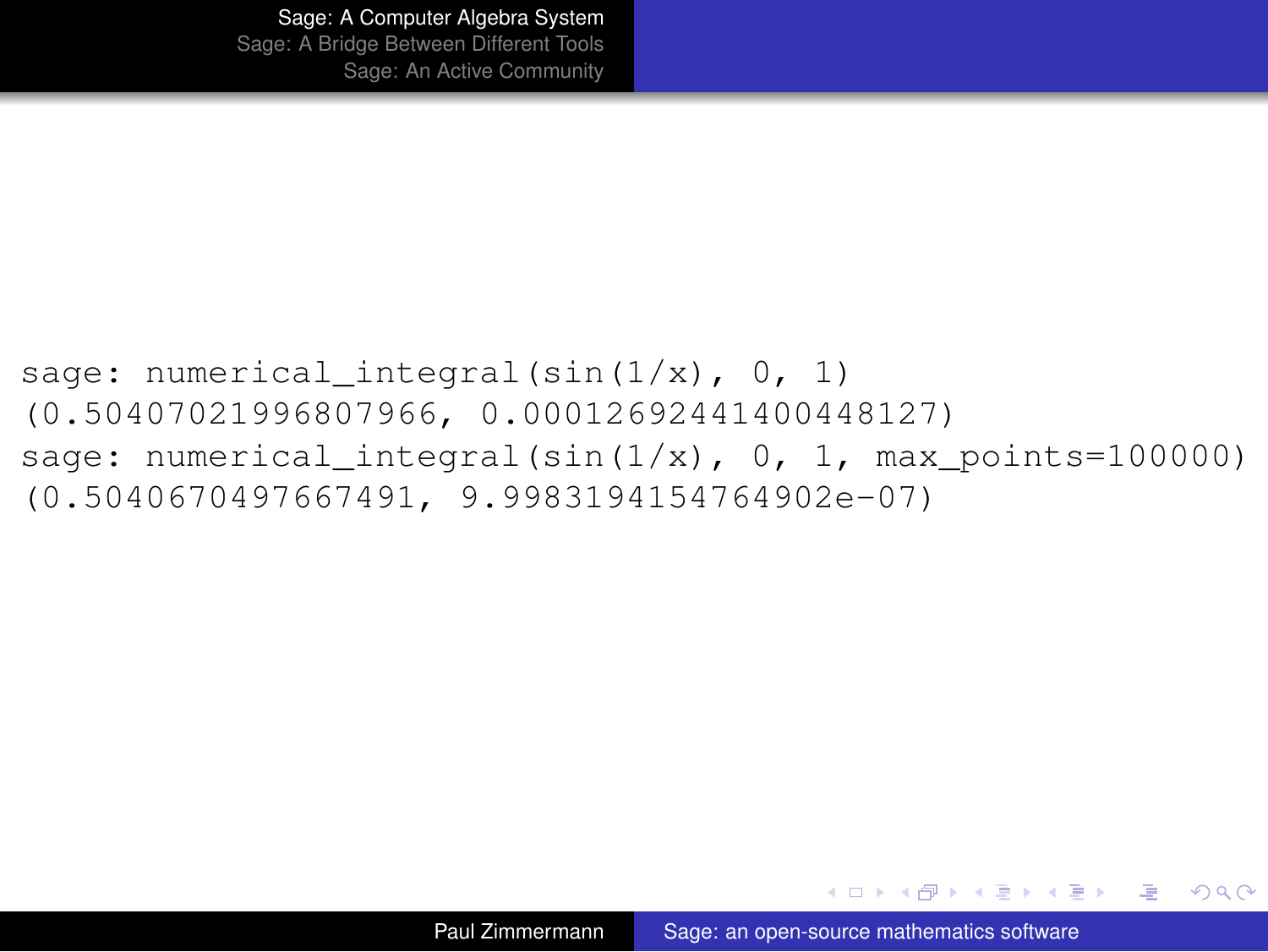# Programming in Sage

```
sage: def isprime(p):
    i = 2while i * i \leq p:
         if p % i = 0:
             return False
         i = i + 1return True
for p in range(1000):
    if isprime(p) \langle \rangle is prime(p):
         raise ValueError, p
```
KED KAPD KED KED E YORG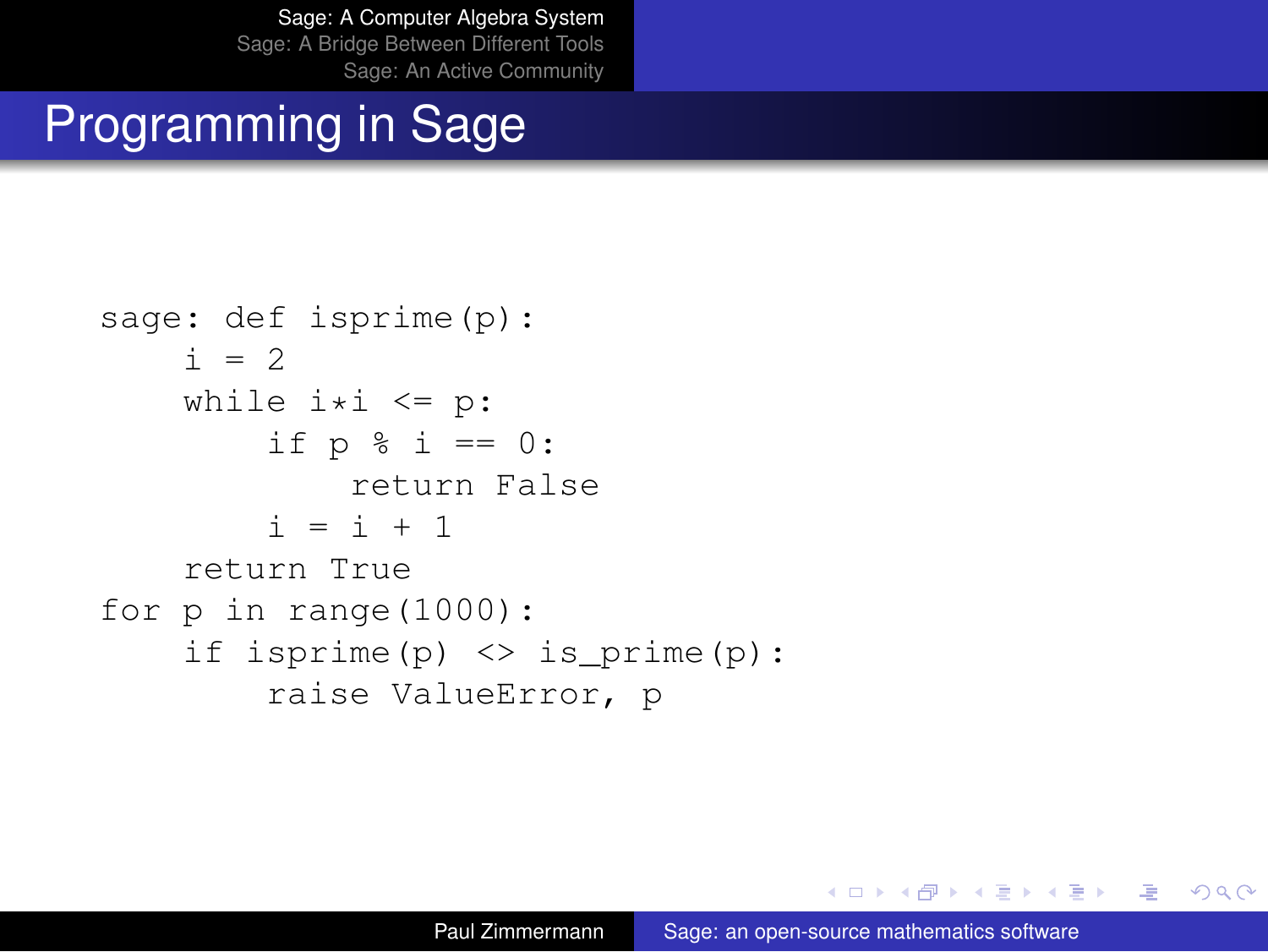#### A useful command when programming:

sage: attach xxx.sage

Paul Zimmermann [Sage: an open-source mathematics software](#page-0-0)

イロト イ団ト イヨト イヨト

<span id="page-27-0"></span> $\equiv$  990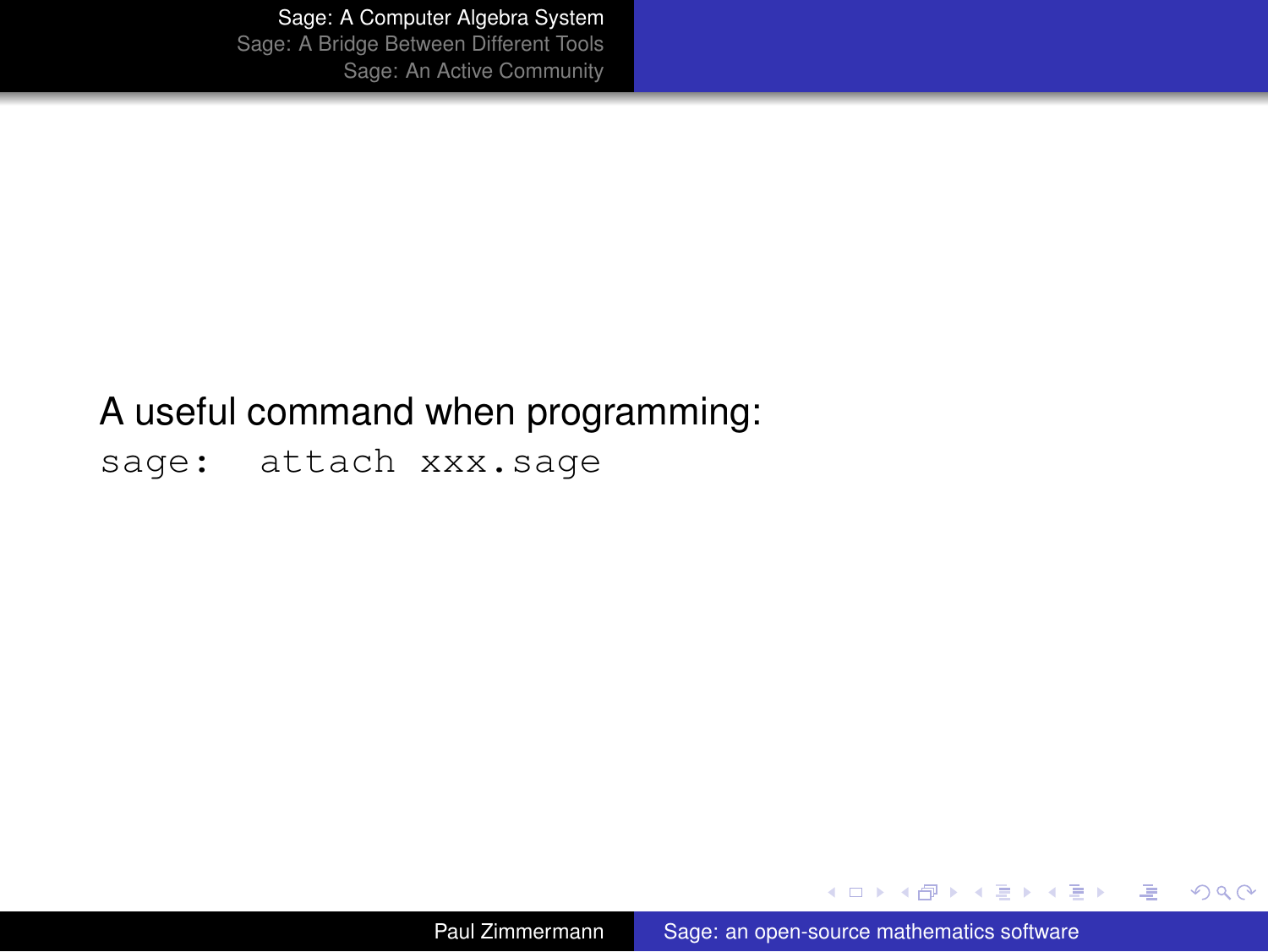**Building »The Car«** 

# **A Bridge Between Different Tools**



»Every free computer algebra system I've tried has reinvented many times the wheel without being able to build the car.«

Paul Zimmermann [Sage: an open-source mathematics software](#page-0-0)

イロメ イ何 メイヨメ イヨメ

<span id="page-28-0"></span>重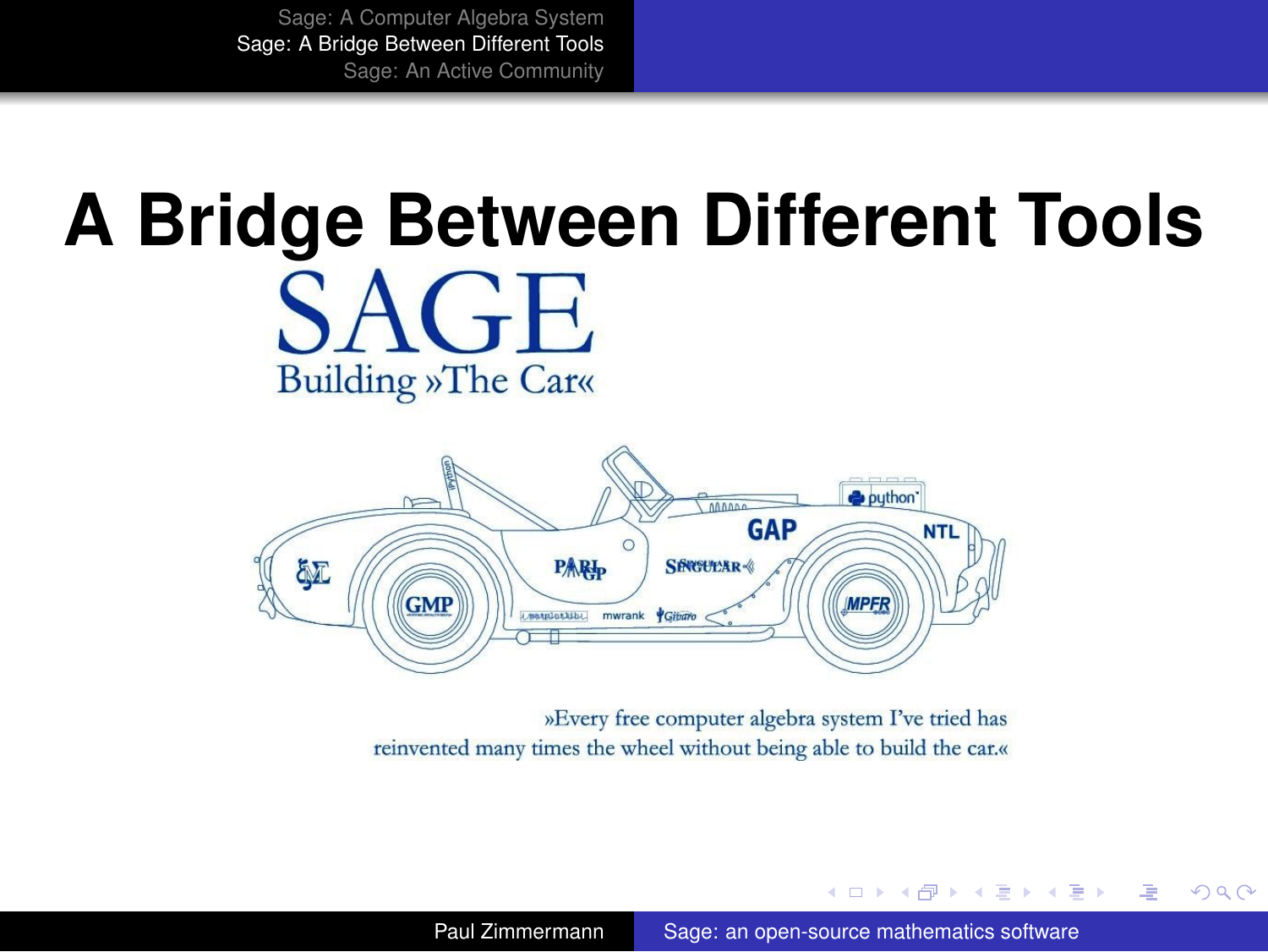#### <http://www.sagemath.org/links-components.html>:

ATLAS, BLAS, Bzip2, Cddlib, Common Lisp, CVXOPT, Cython, mwrank, F2c, Flint, FpLLL, FreeType, G95, GAP, GD, Genus2reduction, Gfan, Givaro, GMP, GMP-ECM, GNU TLS, GSL, JsMath, IML, IPython, LAPACK, Lcalc, Libgcrypt, Libgpg-error, Linbox, M4RI, Matplotlib, Maxima, Mercurial, MoinMoin Wiki, MPFI, MPFR, ECLib, NetworkX, NTL, Numpy, OpenCDK, PALP, PARI/GP, Pexpect, PNG, PolyBoRi, PyCrypto, Python, Qd, R, Readline, Rpy, Scipy, Singular, Scons, SQLite, Sympow, Symmetrica, Sympy, mpmath, Tachyon, Termcap, Twisted, Weave, Zlib, ZODB.

イロメ イ何 メイヨメ イヨメ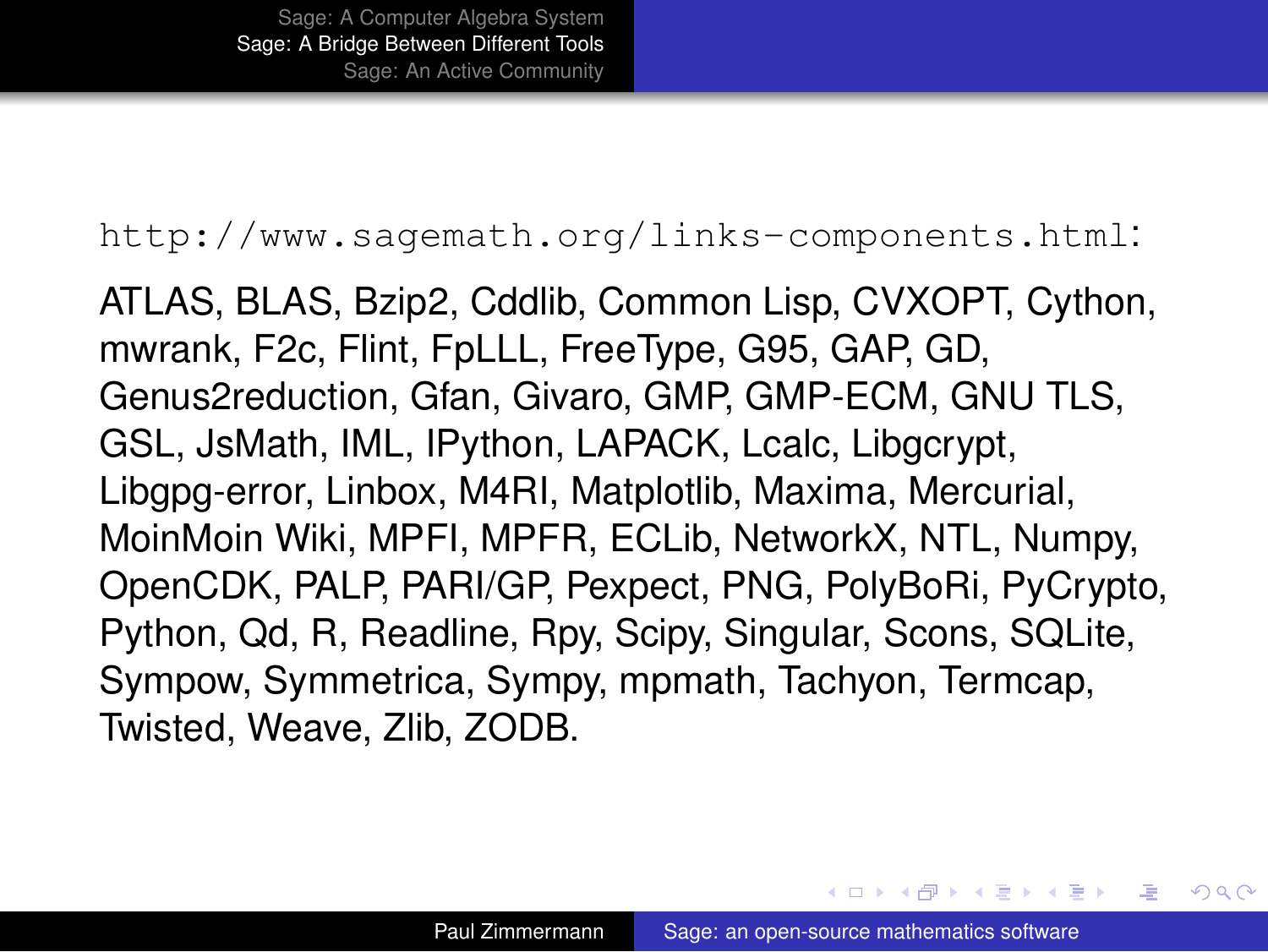```
sage: P. < x > = PolynomialRing (GF(17))
sage: m = Matrix (P, 2, 2)sage: m.randomize(); m
  8*x^2 + 7*x + 4 2*x^2 + 16*x + 117*x + 4 16*x^2 + 5*x + 9sage: m.change ring(FractionField(P)).rank()
2
```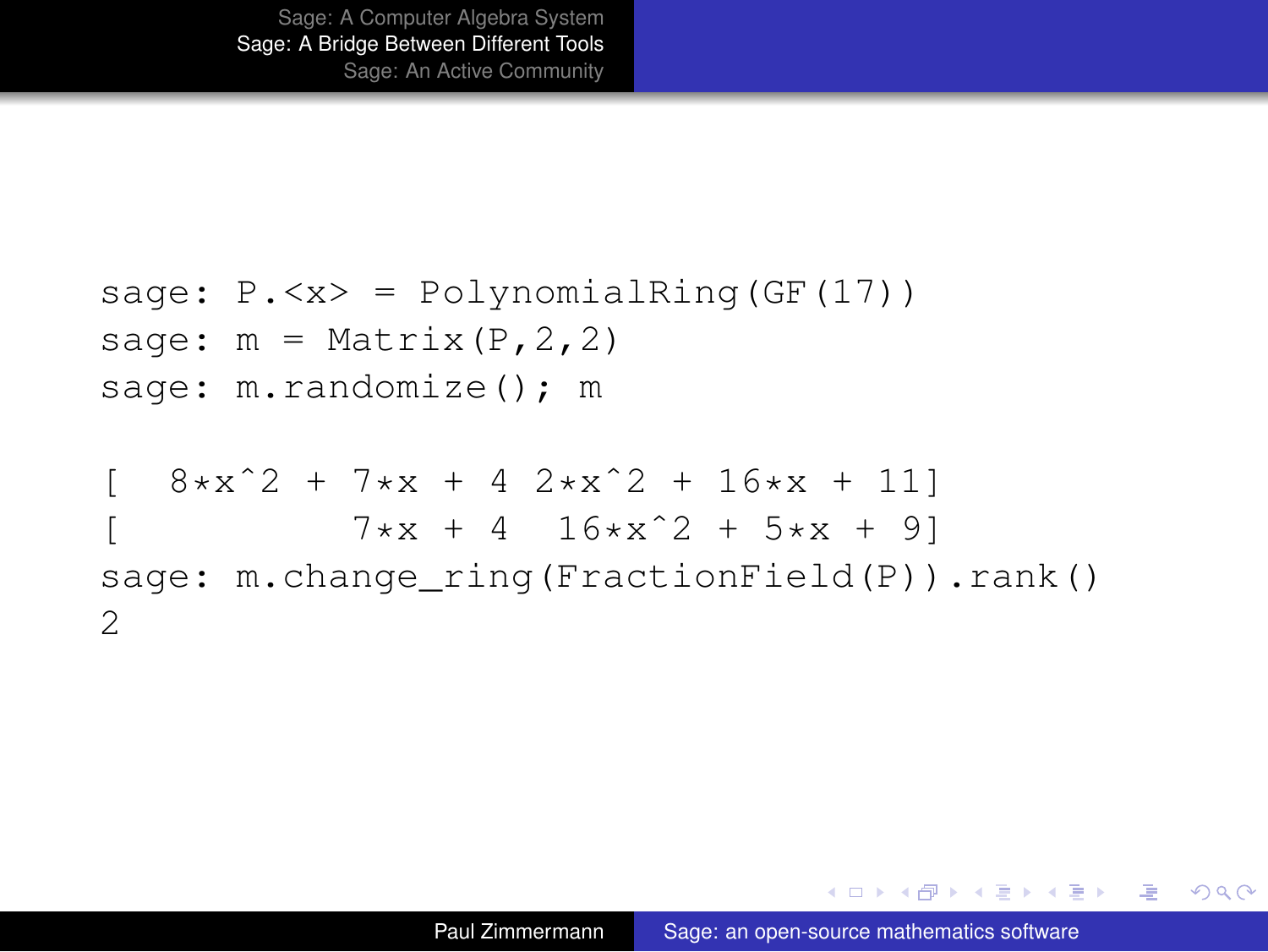```
sage: z = gp(m)sage: z
[Mod(8, 17) * x^2 + Mod(7, 17) * x + Mod(4, 17)Mod(2, 17) *x^2 + Mod(16, 17) *x + Mod(11, 17);
Mod(7, 17)*x + Mod(4, 17),
Mod(16, 17)*x^2 + Mod(5, 17)*x + Mod(9, 17)]
sage: type(z)
<class 'sage.interfaces.gp.GpElement'>
sage: z.matrank()
\mathcal{P}
```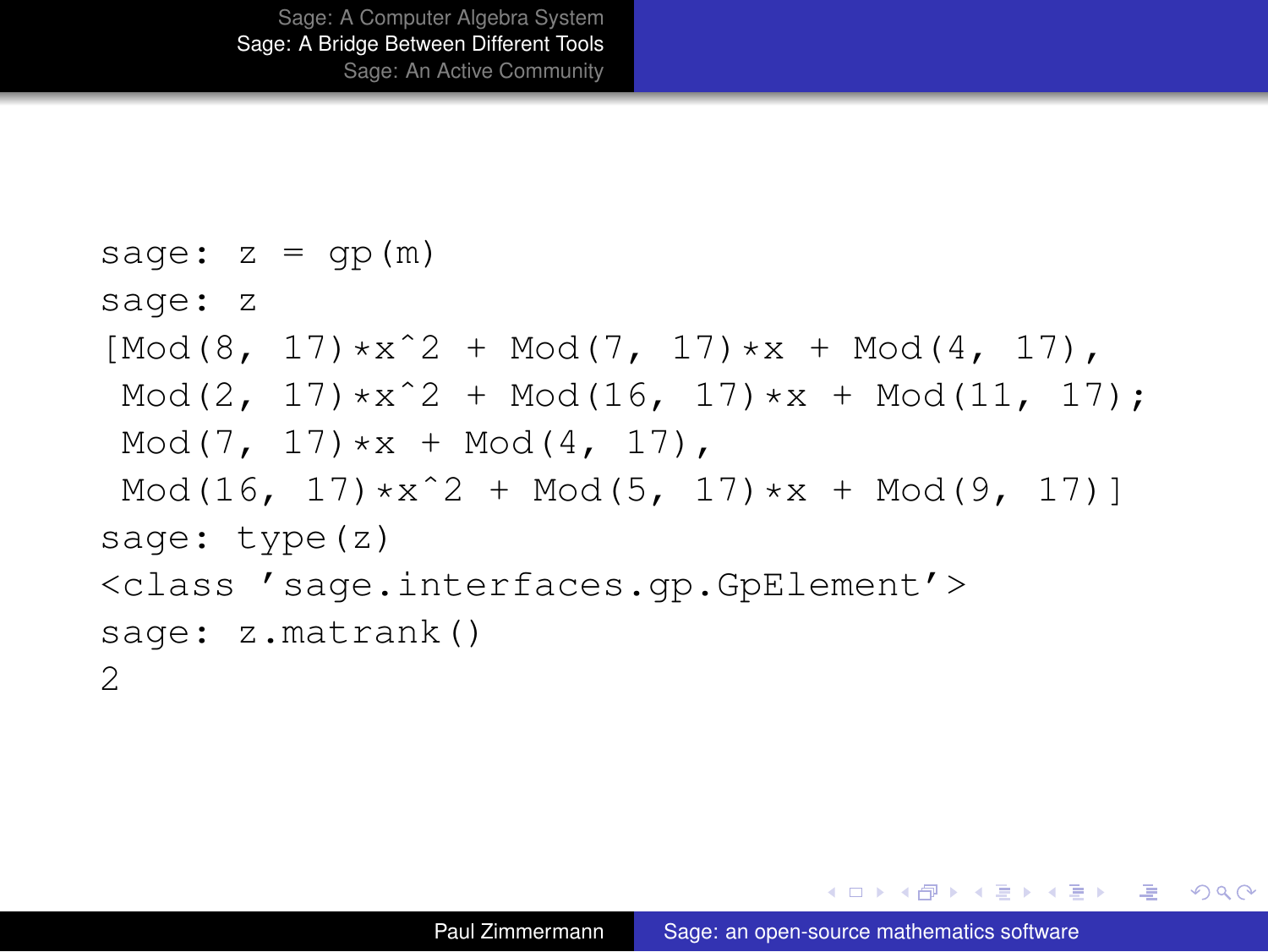```
sage: qp.event('intnum(x=1/[1],sin(x)/x^2)')'0.5072074420174738883608862513'
sage: res = eval(); res
0.50720744201747392
```

```
sage: s = qp.event('Mod(8, 17)'); s'Mod(8, 17)'
sage: a = eval(s); a
8
sage: a.parent()
Ring of integers modulo 17
```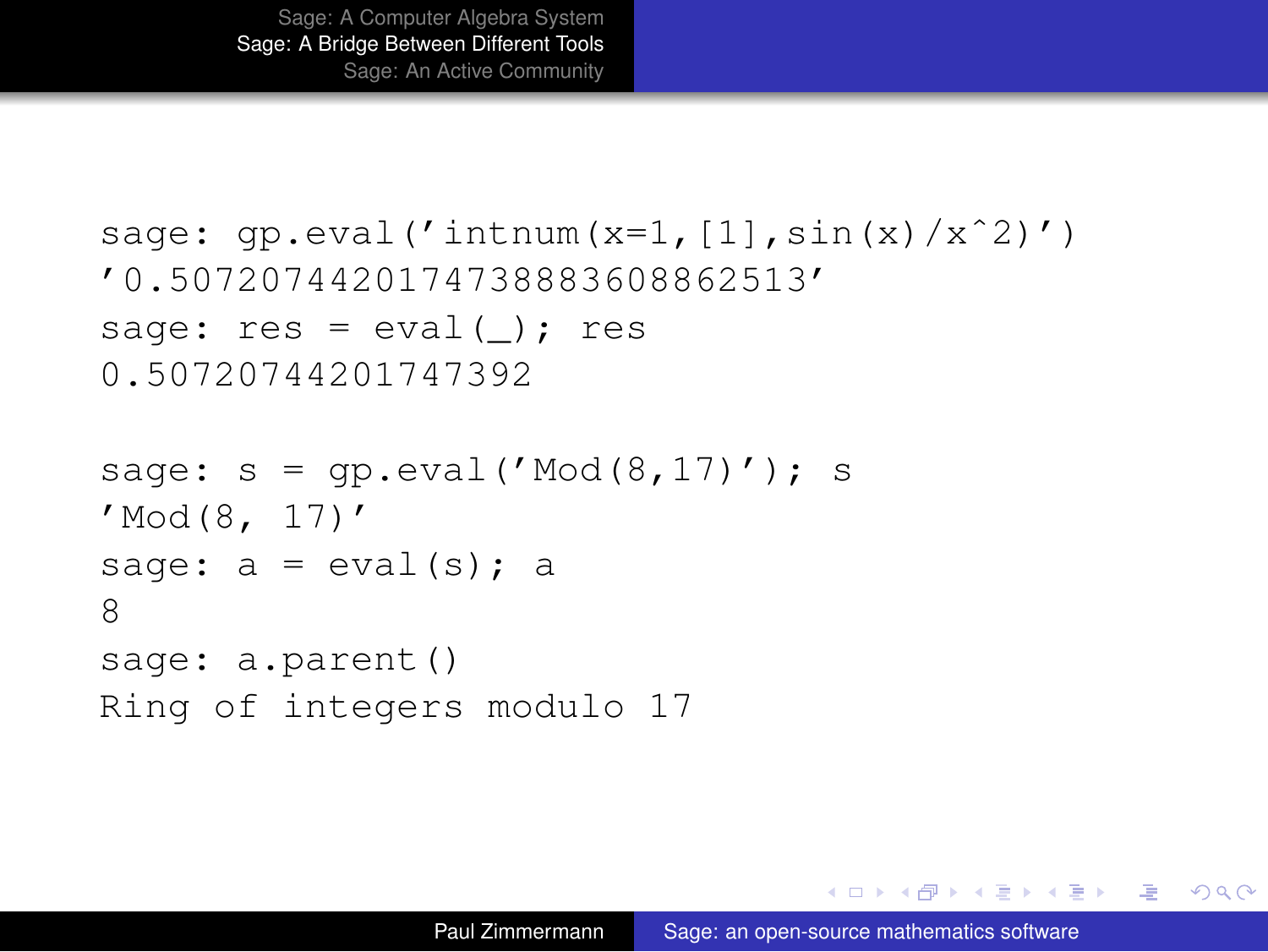#### Command-Line Interface

- sage: %gp
	- --> Switching to GP/PARI interpreter <--
- $^{\prime}$
- qp:  $a =$  factorint  $(2^1 128 + 1)$

[59649589127497217 1]

[5704689200685129054721 1]

gp: quit

--> Exiting back to SAGE <--

KOD KARD KED KED E YOKA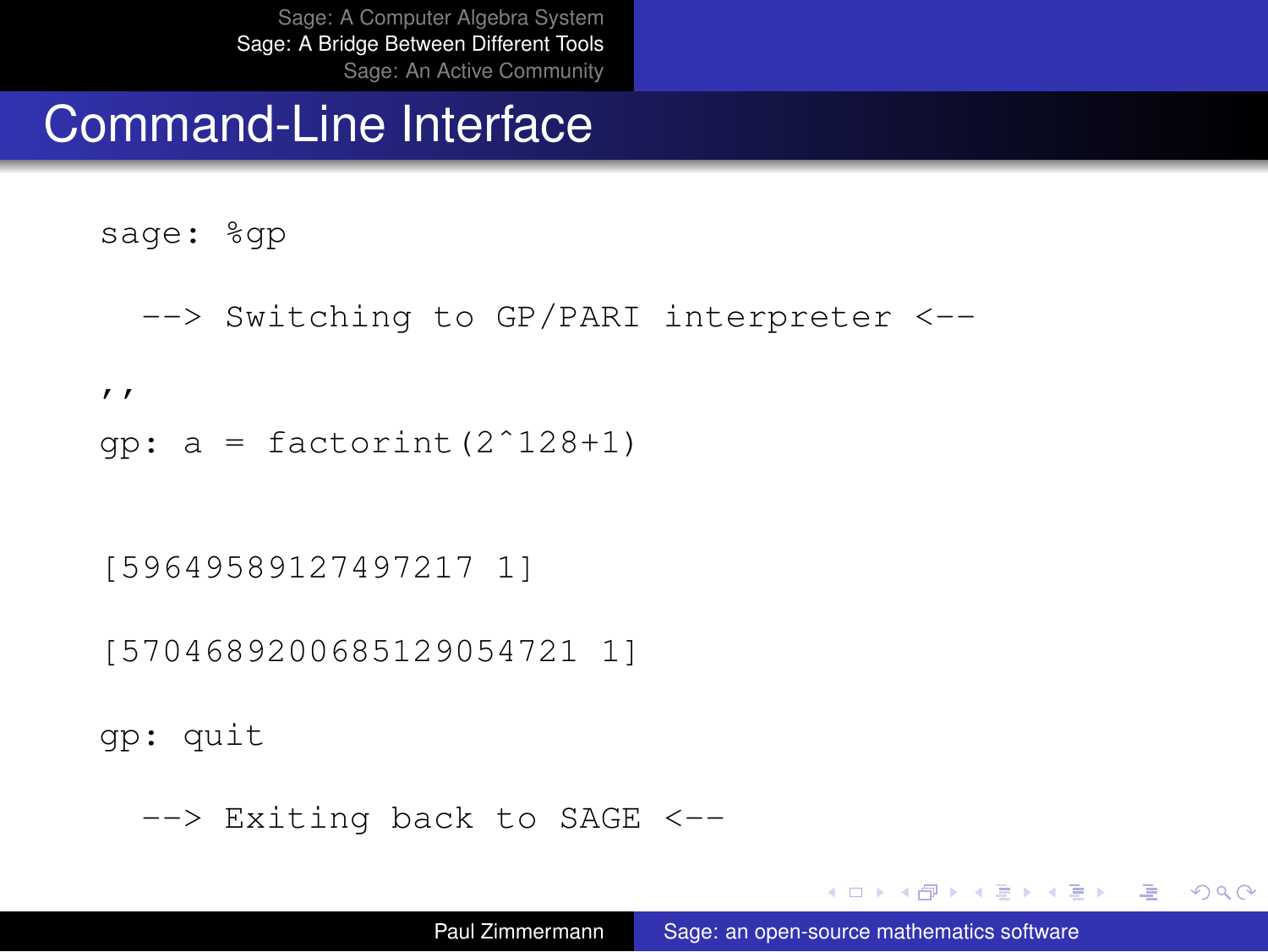```
sage: m = qp('a'); m
[59649589127497217, 1; 5704689200685129054721, 1]
sage: m * m
[3558073483084938890843851471799810,
    59649589127497218;
340282366920938469168063808116897266178,
    5704689200685129054722]
```
<span id="page-34-0"></span>KED KAP KED KED E YORN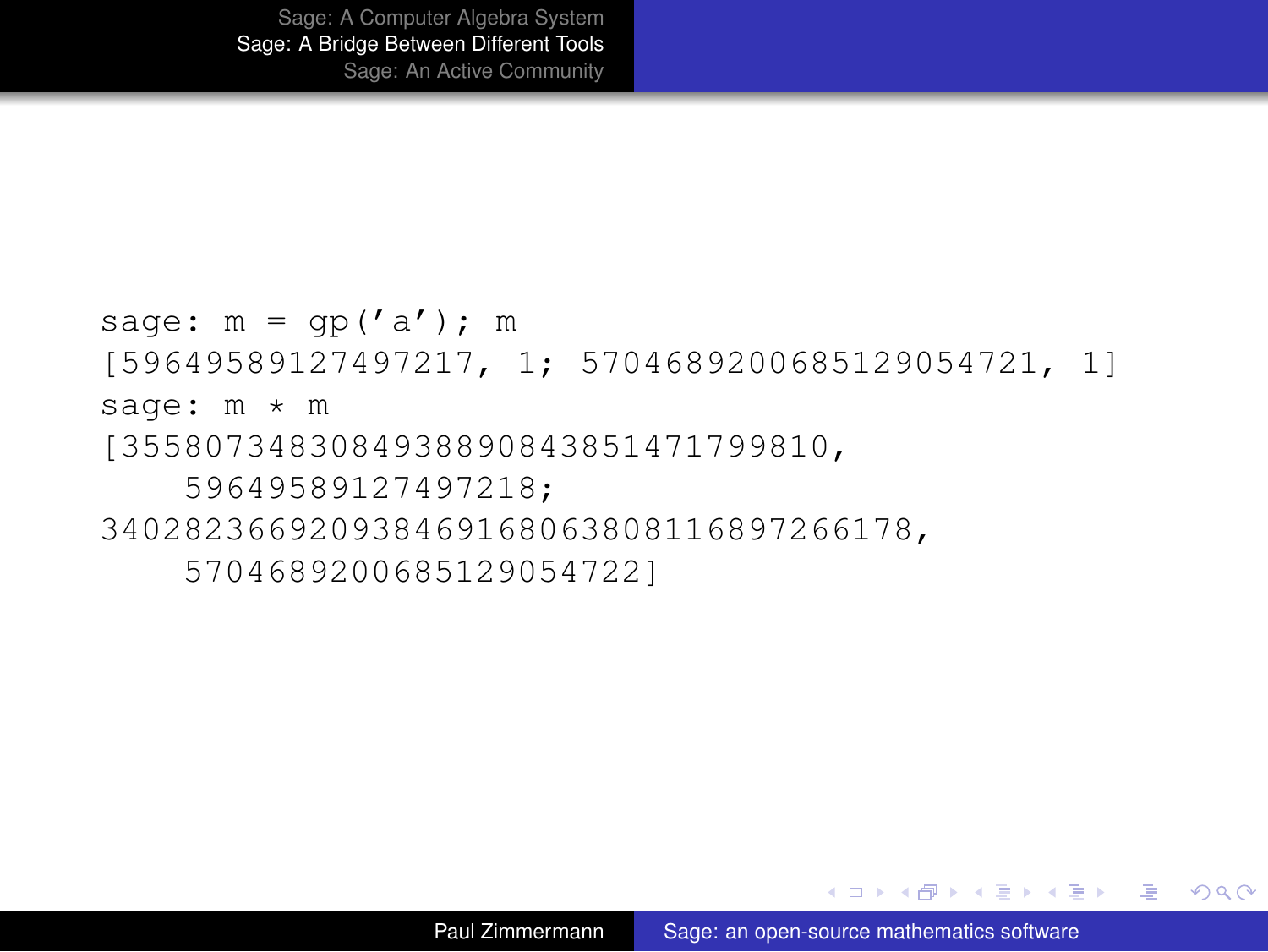# Using two different packages

```
sage: %maple
maple: m := 1inalq[hilbert](5);
m := \text{matrix}([1, 1/2, 1/3, 1/4, 1/5], [1/2, 1/3, 1/4,1/5, 1/6], [1/3, 1/4, 1/5, 1/6, 1/7], [1/4, 1/5, 1/6,
1/7, 1/8], [1/5, 1/6, 1/7, 1/8, 1/9]])
maple: d := \text{linear}[\text{charpoly}](m, x);d := x^5-563/315*x^4+735781/2116800*x^3-852401/
222264000*xˆ2+61501/53343360000*x-1/266716800000
maple: quit
sage: d = \text{maple}'(d')sage: d = qp(d)sage: d.polroots()
[0.000003287928772171862957115004760 + 0.E-28*I,
0.0003058980401511917268794978407 + 0.E-28*I,
0.01140749162341980655945145887 + 0.E-28*I,
0.2085342186110133359050025101 + 0.E-28*I,
1.567050691098230795533011006 + 0.E-28*I]˜
                                                       2Q
```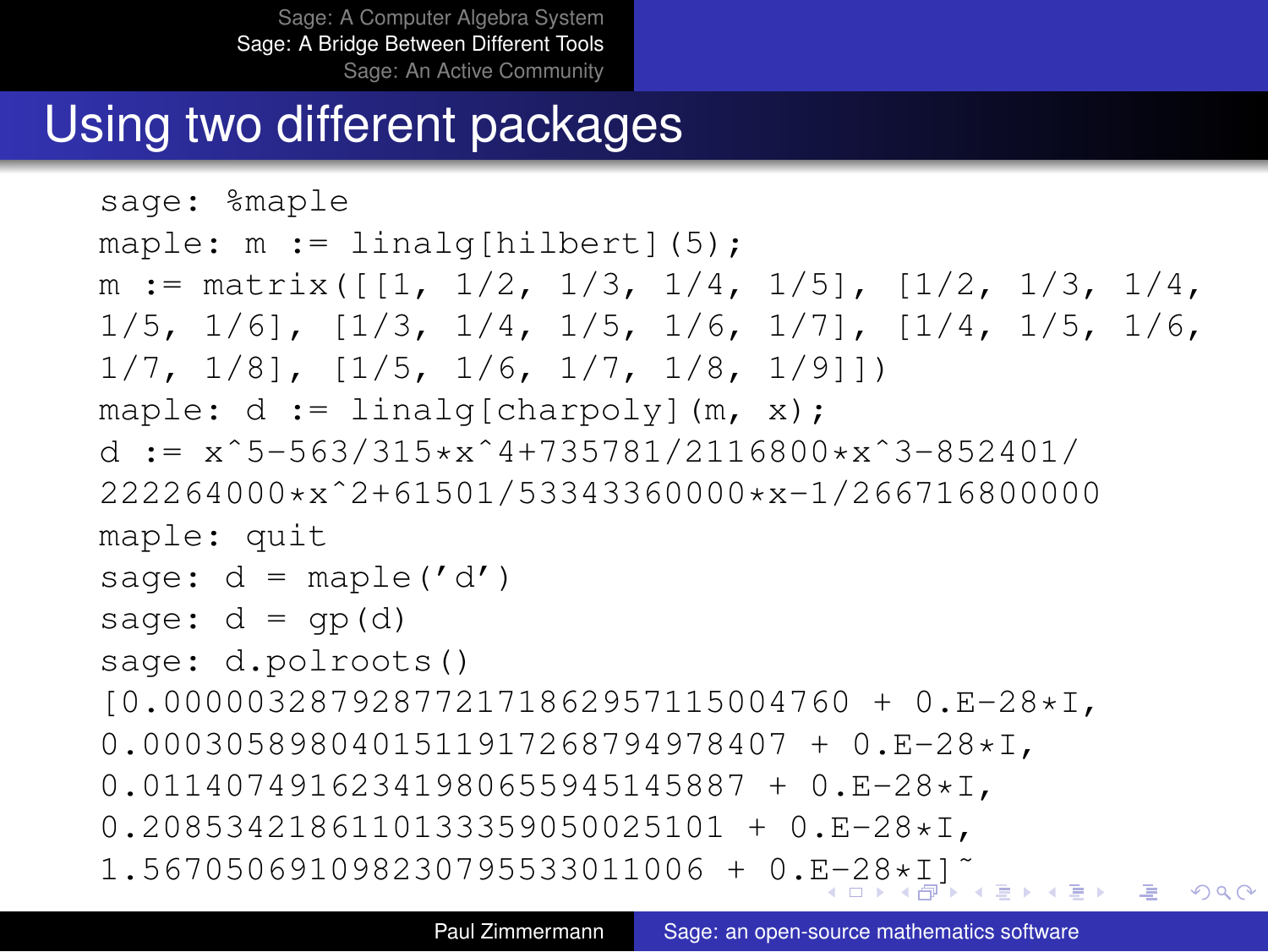# **An Active Community**

Paul Zimmermann [Sage: an open-source mathematics software](#page-0-0)

 $\left\{ \begin{array}{ccc} 1 & 0 & 0 \\ 0 & 1 & 0 \end{array} \right.$ 

画

<span id="page-36-0"></span> $2990$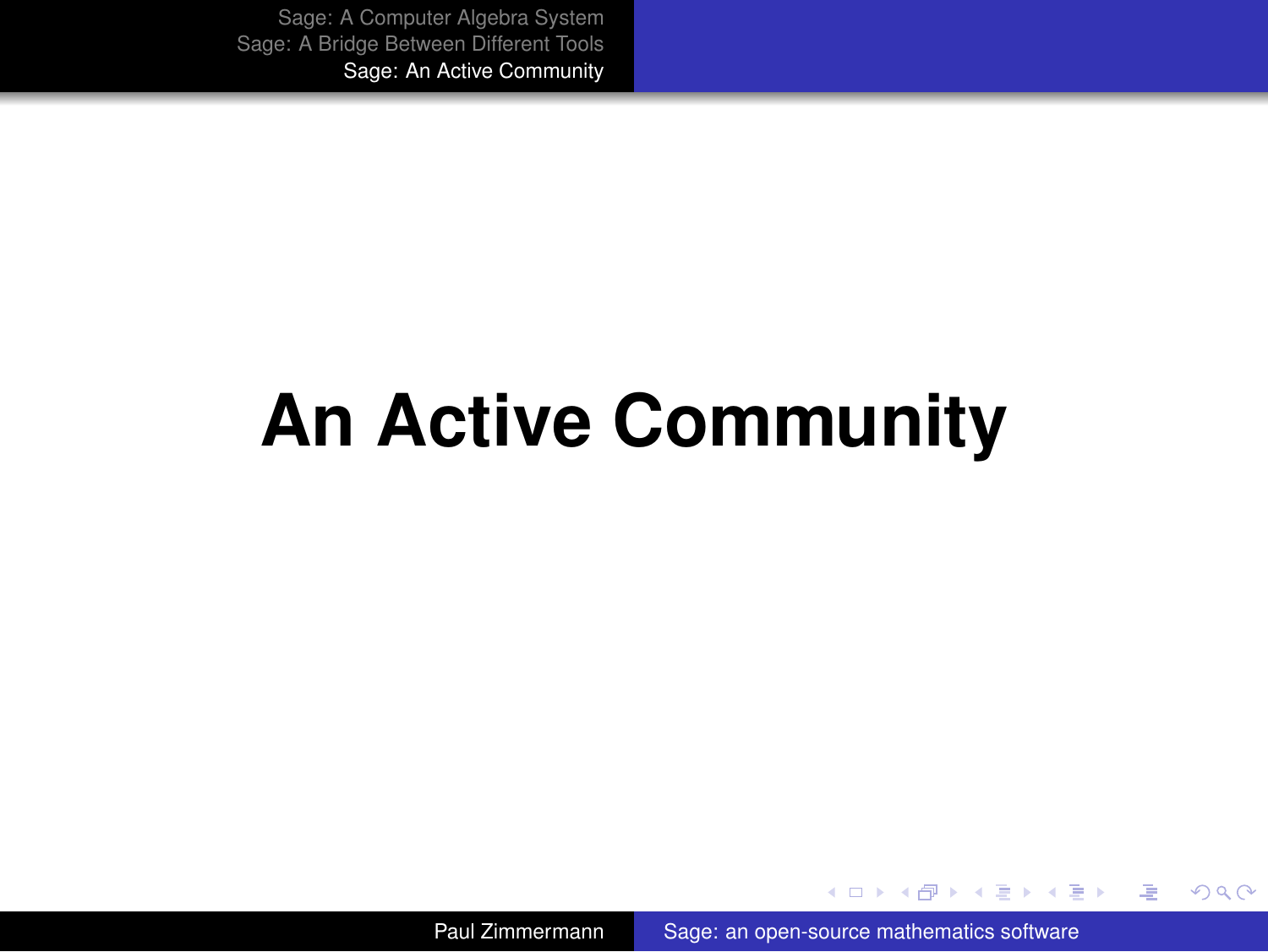The Sage Web Page

<sagemath.org>

French mirror: <sagemath.fr>

Paul Zimmermann [Sage: an open-source mathematics software](#page-0-0)

 $\left\{ \begin{array}{ccc} 1 & 0 & 0 \\ 0 & 1 & 0 \end{array} \right.$ 

画

 $2990$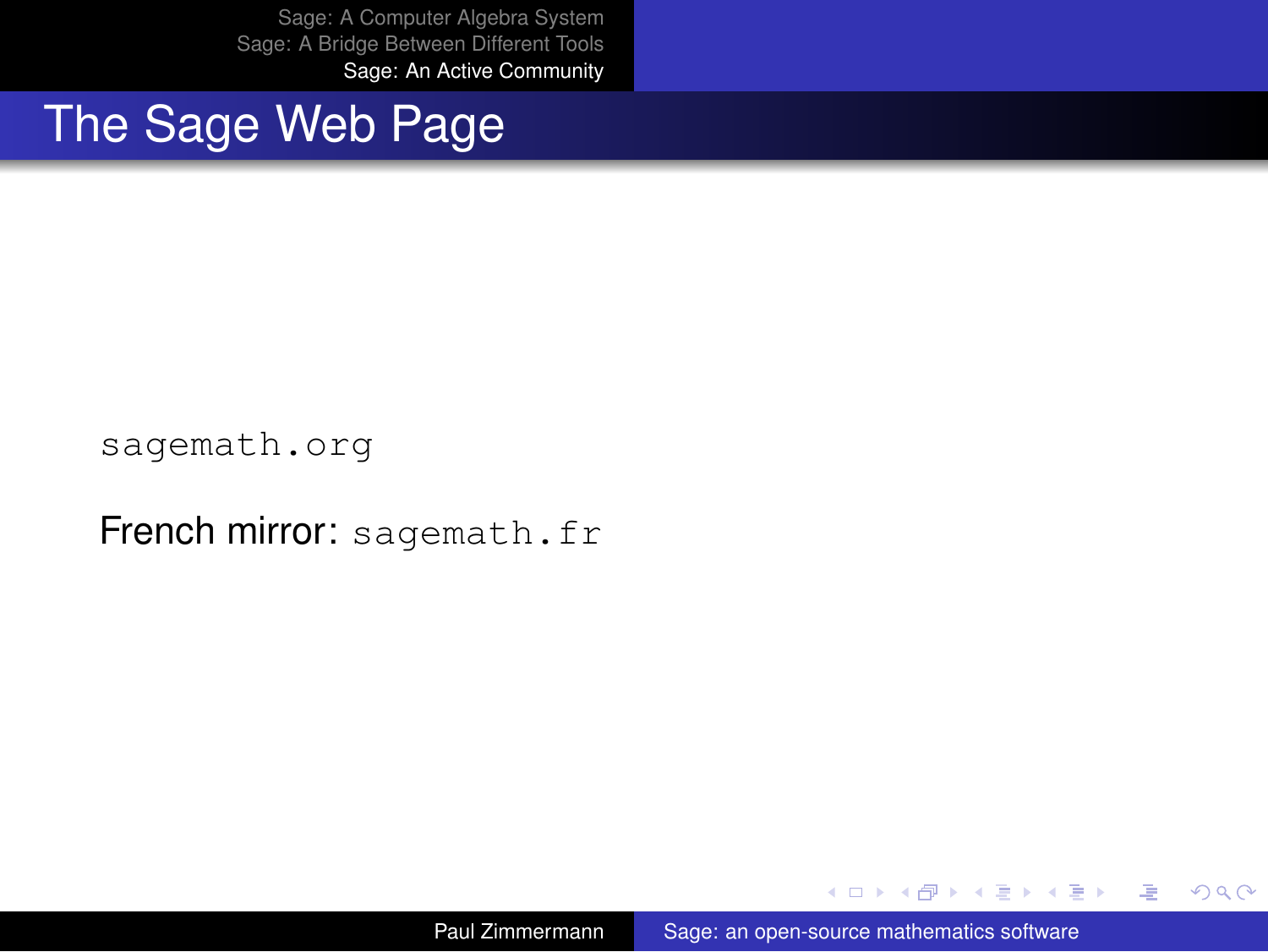#### The trac server

#### [http://trac.sagemath.org/sage](http://trac.sagemath.org/sage_trac)\_trac

Paul Zimmermann [Sage: an open-source mathematics software](#page-0-0)

イロト イ団ト イヨト イヨト

**B**  $2990$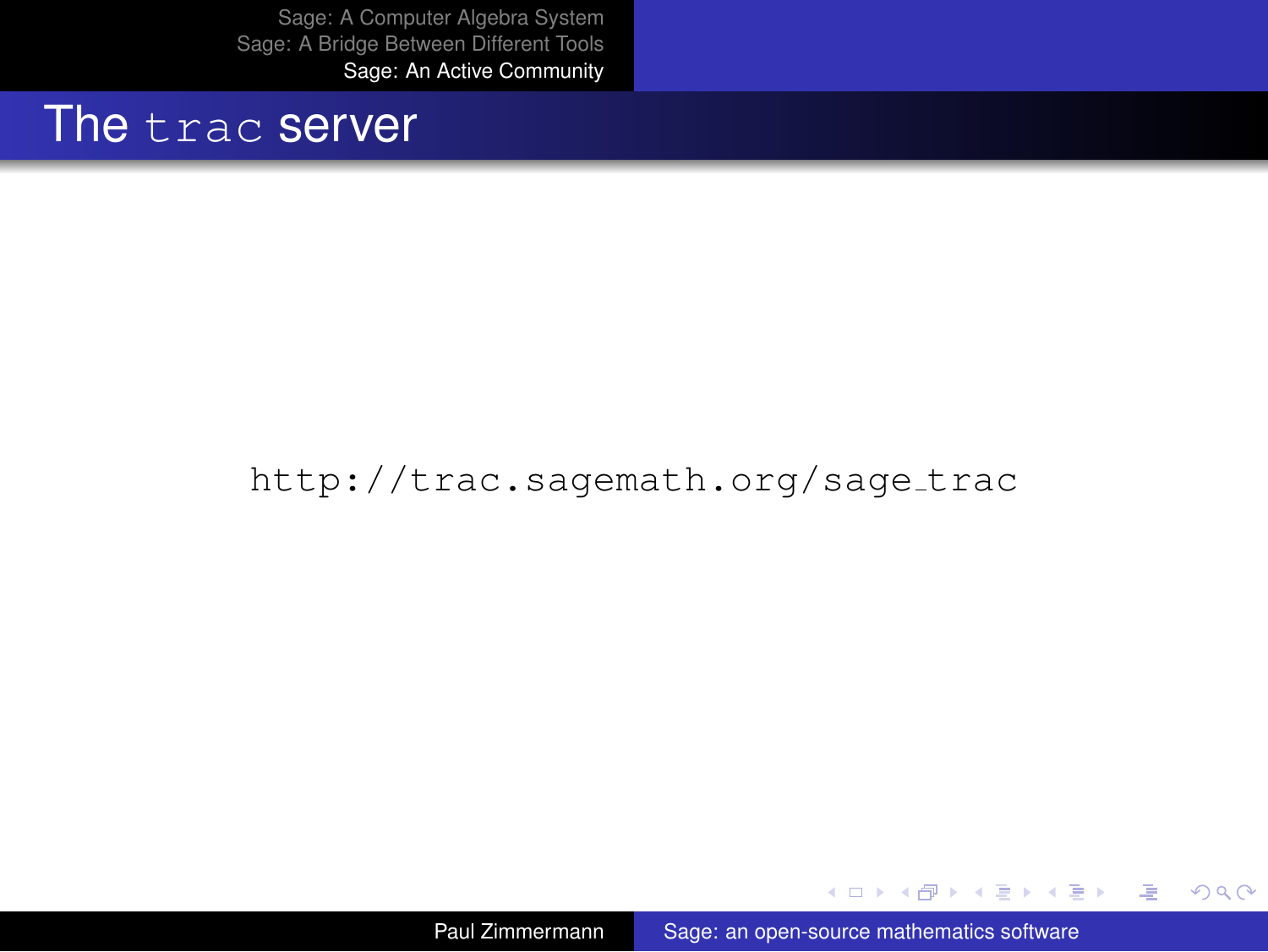#### The Review Process

#### **1** bug reported by say A

2 a patch is proposed by say B (might be A) [with patch, needs review]

#### 3 a review is done by C (different from B)

[with patch, with negative review] [with patch, with positive review]

4 0 8

医单位 医单位

净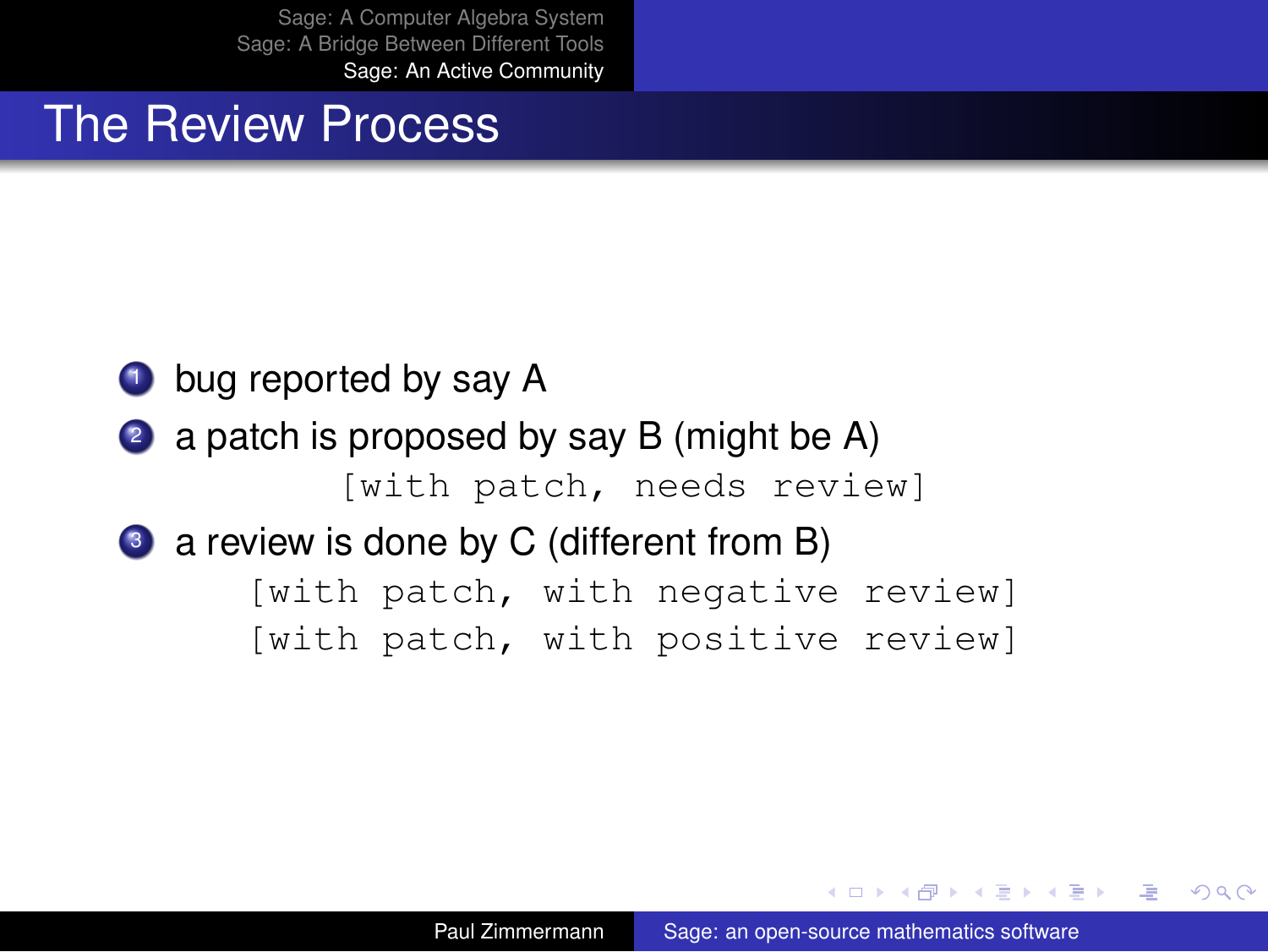# Fix a Bug and Rebuild Sage

Paul Zimmermann [Sage: an open-source mathematics software](#page-0-0)

**K ロ ト K 何 ト K ヨ ト K ヨ ト** 

€.

 $2990$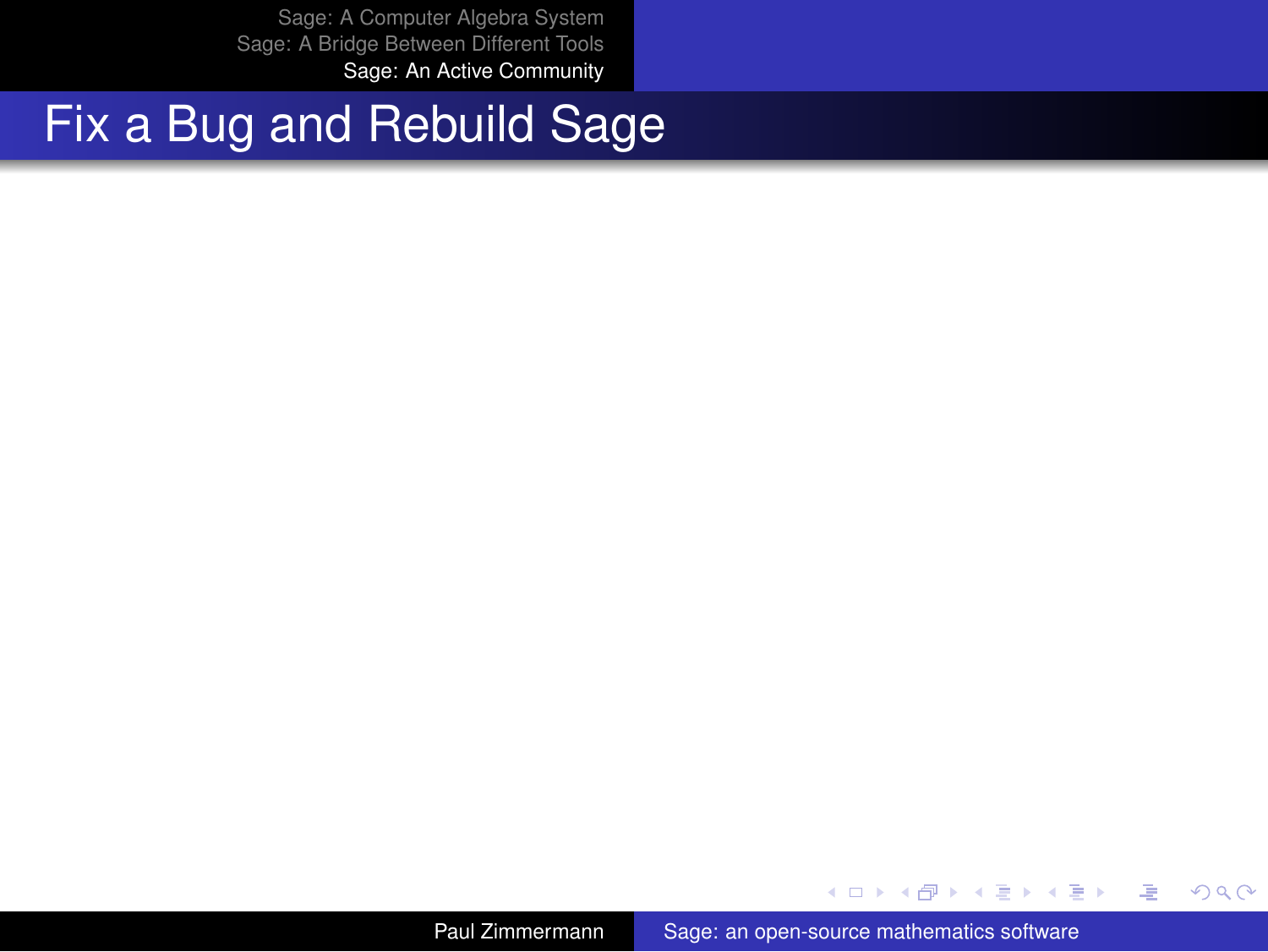## Submit a Patch

Cf calculus.py: line 1372: algorithim  $\rightarrow$  algorithm Line 1389: suitible  $\rightarrow$  suitable Line 6551: tahn  $\rightarrow$  tanh

4 0 8

 $\langle \oplus \rangle$  >  $\langle \oplus \rangle$  >  $\langle \oplus \rangle$ 

净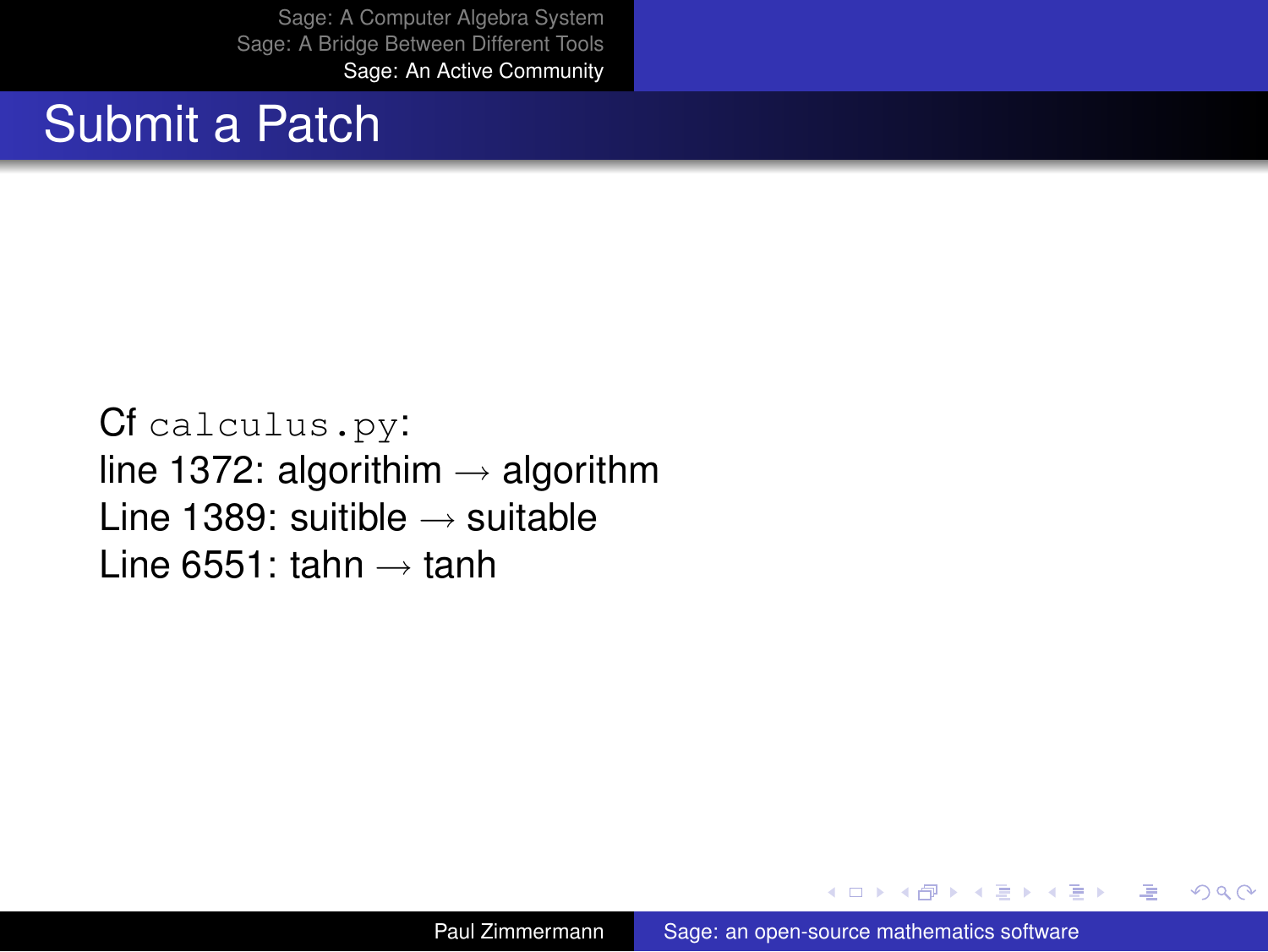# The Sage Days

#### <http://wiki.sagemath.org/SageDays>

Paul Zimmermann [Sage: an open-source mathematics software](#page-0-0)

イロメ イ伊 メイヨメイヨメー

● 1  $2990$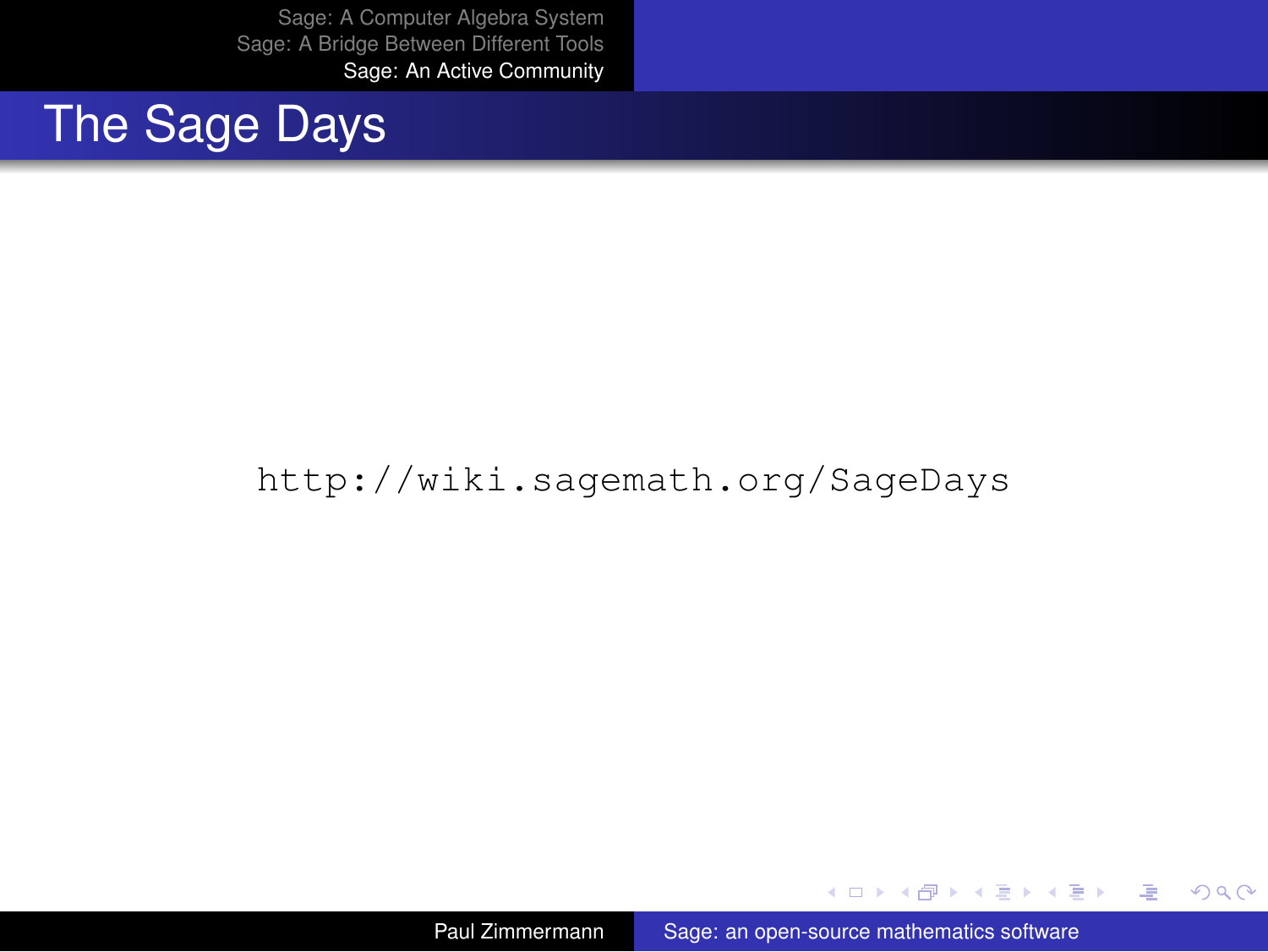## Bug and Doc Days



Coding Sprints

Paul Zimmermann [Sage: an open-source mathematics software](#page-0-0)

← 伊 ト

→ 重き ×.  $\rightarrow$ 

4 0 8

画

B

 $2990$